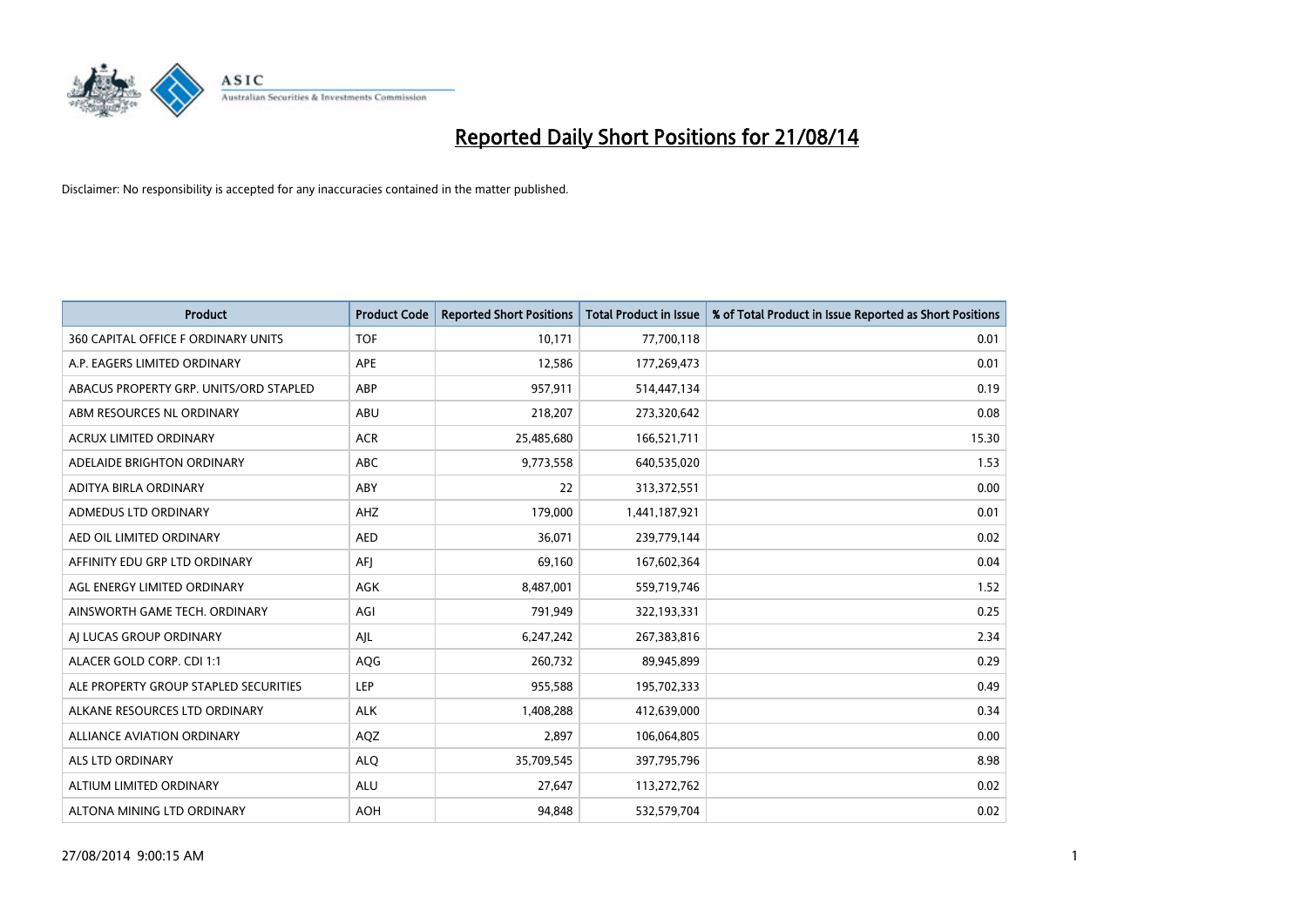

| Product                                 | <b>Product Code</b> | <b>Reported Short Positions</b> | <b>Total Product in Issue</b> | % of Total Product in Issue Reported as Short Positions |
|-----------------------------------------|---------------------|---------------------------------|-------------------------------|---------------------------------------------------------|
| ALUMINA LIMITED ORDINARY                | <b>AWC</b>          | 83,191,083                      | 2,806,225,615                 | 2.96                                                    |
| AMCOM TELECOMM, ORDINARY                | AMM                 | 4,135,949                       | 264,835,089                   | 1.56                                                    |
| AMCOR LIMITED ORDINARY                  | AMC                 | 7,120,786                       | 1,206,684,923                 | 0.59                                                    |
| AMP LIMITED ORDINARY                    | AMP                 | 21,914,985                      | 2,957,737,964                 | 0.74                                                    |
| ANSELL LIMITED ORDINARY                 | <b>ANN</b>          | 6,984,414                       | 152,937,881                   | 4.57                                                    |
| ANTARES ENERGY LTD ORDINARY             | <b>AZZ</b>          | 1,564                           | 255,000,000                   | 0.00                                                    |
| ANZ BANKING GRP LTD ORDINARY            | ANZ                 | 10,118,432                      | 2,756,593,636                 | 0.37                                                    |
| APA GROUP STAPLED SECURITIES            | <b>APA</b>          | 11,737,376                      | 835,750,807                   | 1.40                                                    |
| APN NEWS & MEDIA ORDINARY               | <b>APN</b>          | 512,203                         | 1,029,041,356                 | 0.05                                                    |
| AOUARIUS PLATINUM. ORDINARY             | <b>AOP</b>          | 2,688,454                       | 1,464,872,899                 | 0.18                                                    |
| AQUILA RESOURCES ORDINARY               | <b>AQA</b>          | 14,745                          | 411,804,442                   | 0.00                                                    |
| ARB CORPORATION ORDINARY                | ARP                 | 1,229,438                       | 72,493,302                    | 1.70                                                    |
| ARDENT LEISURE GROUP STAPLED SECURITIES | AAD                 | 3,026,311                       | 427,554,294                   | 0.71                                                    |
| ARISTOCRAT LEISURE ORDINARY             | ALL                 | 641,828                         | 622,710,823                   | 0.10                                                    |
| ARRIUM LTD ORDINARY                     | ARI                 | 43,084,106                      | 1,366,183,142                 | 3.15                                                    |
| ASALEO CARE LIMITED ORDINARY            | AHY                 | 3,500,000                       | 603,059,070                   | 0.58                                                    |
| ASCIANO LIMITED ORDINARY                | <b>AIO</b>          | 1,295,743                       | 975,385,664                   | 0.13                                                    |
| ASG GROUP LIMITED ORDINARY              | ASZ                 | 430,732                         | 206,720,839                   | 0.21                                                    |
| ASHLEY SERVICES GRP ORDINARY            | <b>ASH</b>          | 48,193                          | 150,000,000                   | 0.03                                                    |
| ASPEN GROUP ORD/UNITS STAPLED           | APZ                 | 120,785                         | 119,948,774                   | 0.10                                                    |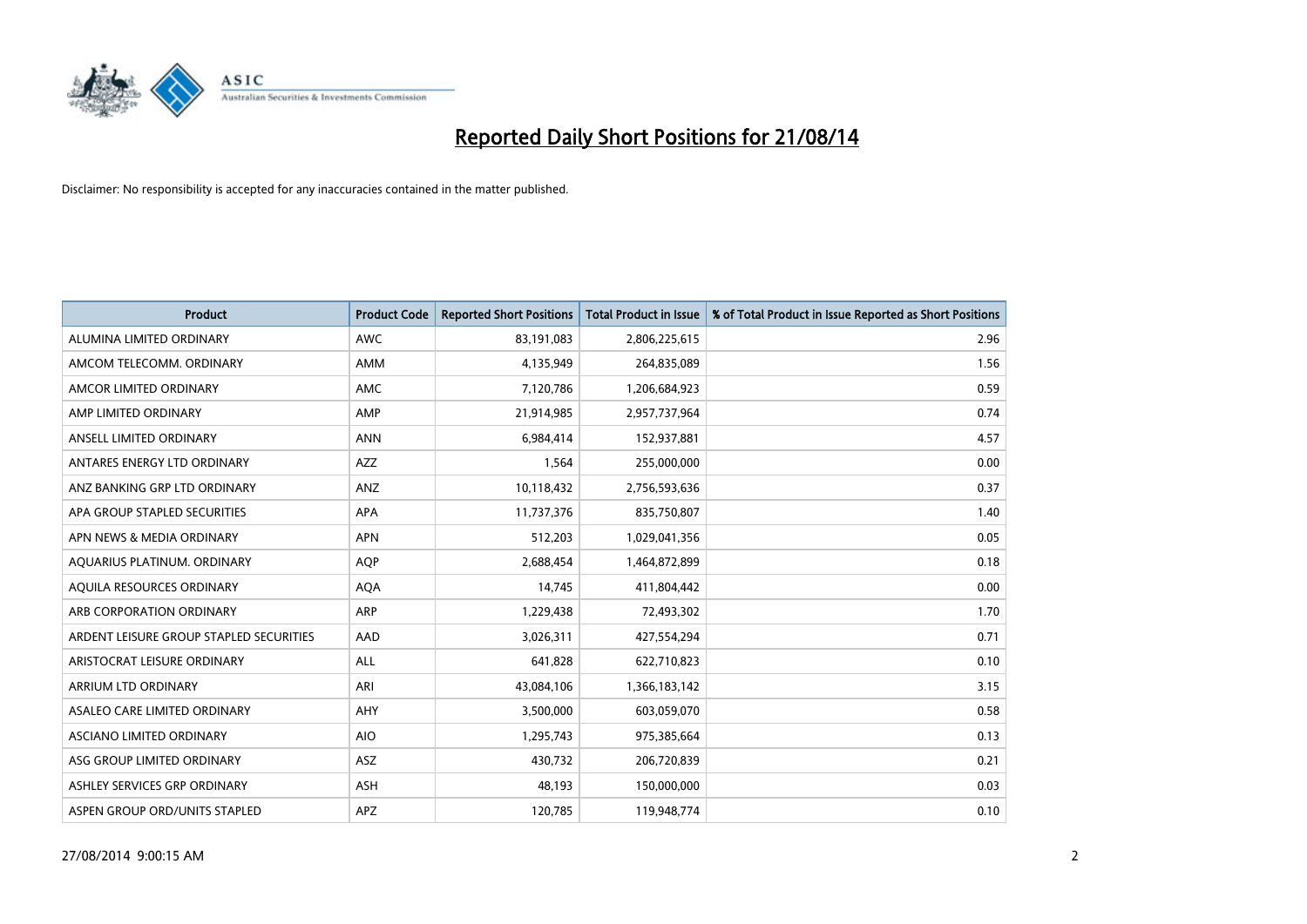

| <b>Product</b>                            | <b>Product Code</b> | <b>Reported Short Positions</b> | <b>Total Product in Issue</b> | % of Total Product in Issue Reported as Short Positions |
|-------------------------------------------|---------------------|---------------------------------|-------------------------------|---------------------------------------------------------|
| ASTRO JAP PROP GROUP STAPLED US PROHIBIT. | AJA                 | 29,515                          | 67,211,752                    | 0.04                                                    |
| ASX LIMITED ORDINARY                      | ASX                 | 5,481,671                       | 193,595,162                   | 2.83                                                    |
| ATLAS IRON LIMITED ORDINARY               | <b>AGO</b>          | 142,573,068                     | 915,496,158                   | 15.57                                                   |
| ATRUM COAL NL ORDINARY                    | <b>ATU</b>          | 179,984                         | 161,624,242                   | 0.11                                                    |
| AURIZON HOLDINGS LTD ORDINARY             | AZJ                 | 2,672,541                       | 2,137,284,503                 | 0.13                                                    |
| <b>AUSDRILL LIMITED ORDINARY</b>          | ASL                 | 23,561,257                      | 312,277,224                   | 7.54                                                    |
| AUSENCO LIMITED ORDINARY                  | AAX                 | 1,255,367                       | 168,449,799                   | 0.75                                                    |
| AUSNET SERVICES STAPLED SECURITIES        | <b>AST</b>          | 32,249,723                      | 3,425,244,162                 | 0.94                                                    |
| AUSTAL LIMITED ORDINARY                   | ASB                 | 179,418                         | 346, 379, 377                 | 0.05                                                    |
| <b>AUSTBROKERS HOLDINGS ORDINARY</b>      | <b>AUB</b>          | 158,972                         | 59,955,596                    | 0.27                                                    |
| AUSTIN ENGINEERING ORDINARY               | <b>ANG</b>          | 1,443,436                       | 84,274,004                    | 1.71                                                    |
| AUSTRALAND PROPERTY STAPLED SECURITY      | ALZ                 | 907,050                         | 581,797,922                   | 0.16                                                    |
| AUSTRALIAN AGRICULT. ORDINARY             | AAC                 | 2,528,509                       | 532,474,721                   | 0.47                                                    |
| AUSTRALIAN FOUNDAT, ORDINARY              | AFI                 | 100                             | 1,049,055,166                 | 0.00                                                    |
| AUSTRALIAN PHARM, ORDINARY                | API                 | 10,716,937                      | 488,115,883                   | 2.20                                                    |
| <b>AUTOMOTIVE HOLDINGS ORDINARY</b>       | <b>AHE</b>          | 1,074,569                       | 306,437,941                   | 0.35                                                    |
| AVANCO RESOURCES LTD ORDINARY             | AVB                 | 17,755                          | 1,661,675,855                 | 0.00                                                    |
| AVEO GROUP STAPLED SECURITIES             | <b>AOG</b>          | 10,006,317                      | 500,111,460                   | 2.00                                                    |
| AWE LIMITED ORDINARY                      | <b>AWE</b>          | 574,130                         | 522,696,385                   | 0.11                                                    |
| <b>AZONTO PET LTD ORDINARY</b>            | APY                 | 1                               | 1,159,375,100                 | 0.00                                                    |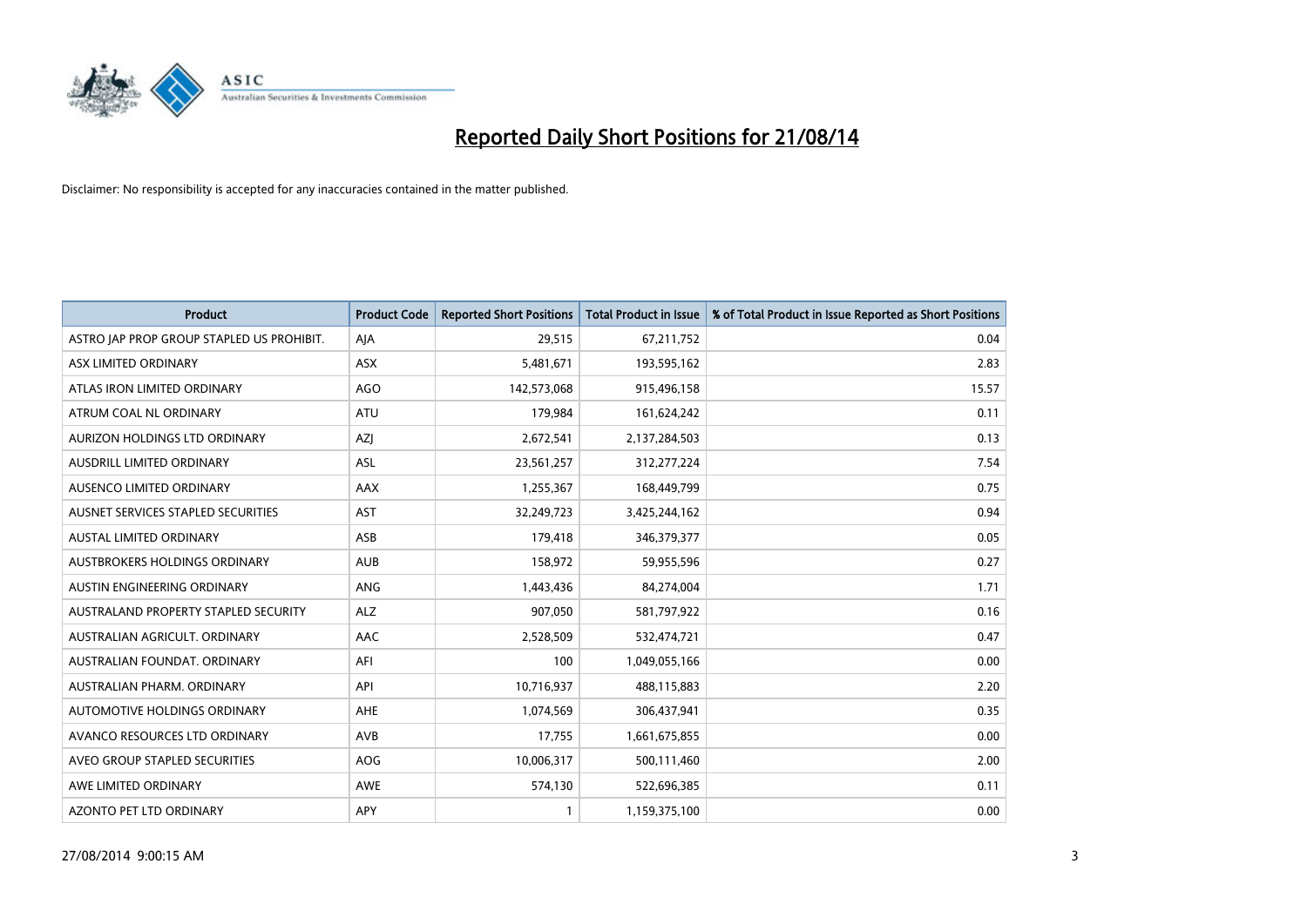

| <b>Product</b>                       | <b>Product Code</b> | <b>Reported Short Positions</b> | <b>Total Product in Issue</b> | % of Total Product in Issue Reported as Short Positions |
|--------------------------------------|---------------------|---------------------------------|-------------------------------|---------------------------------------------------------|
| AZUMAH RESOURCES ORDINARY            | <b>AZM</b>          |                                 | 358,316,919                   | 0.00                                                    |
| <b>BANDANNA ENERGY ORDINARY</b>      | <b>BND</b>          | 24,235,792                      | 528,481,199                   | 4.59                                                    |
| BANK OF QUEENSLAND. ORDINARY         | <b>BOQ</b>          | 2,918,972                       | 362,516,534                   | 0.81                                                    |
| <b>BANNERMAN RESOURCES ORDINARY</b>  | <b>BMN</b>          | 420,473                         | 329,745,150                   | 0.13                                                    |
| <b>BASE RES LIMITED ORDINARY</b>     | <b>BSE</b>          | 5,515,197                       | 561,840,029                   | 0.98                                                    |
| BATHURST RES LTD. ORDINARY           | <b>BRL</b>          | 2,054,008                       | 947,828,434                   | 0.22                                                    |
| <b>BC IRON LIMITED ORDINARY</b>      | <b>BCI</b>          | 5,087,472                       | 124,345,439                   | 4.09                                                    |
| BEACH ENERGY LIMITED ORDINARY        | <b>BPT</b>          | 23,143,612                      | 1,292,897,806                 | 1.79                                                    |
| BEADELL RESOURCE LTD ORDINARY        | <b>BDR</b>          | 26,203,884                      | 798,657,280                   | 3.28                                                    |
| <b>BEGA CHEESE LTD ORDINARY</b>      | <b>BGA</b>          | 737,714                         | 152,245,802                   | 0.48                                                    |
| BENDIGO AND ADELAIDE ORDINARY        | <b>BEN</b>          | 13,831,444                      | 447,896,991                   | 3.09                                                    |
| BENTHAM IMF LTD ORDINARY             | <b>IMF</b>          | 3,632,166                       | 165,370,269                   | 2.20                                                    |
| BERKELEY RESOURCES ORDINARY          | <b>BKY</b>          | 253,206                         | 180,361,323                   | 0.14                                                    |
| BETASHARES ASX RES ETF UNITS         | <b>ORE</b>          | 512,000                         | 2,923,641                     | 17.51                                                   |
| BETASHARESCASHETF ETF UNITS          | AAA                 | 634                             | 12,343,410                    | 0.01                                                    |
| <b>BHP BILLITON LIMITED ORDINARY</b> | <b>BHP</b>          | 9,644,635                       | 3,211,691,105                 | 0.30                                                    |
| <b>BIGAIR GROUP LIMITED ORDINARY</b> | <b>BGL</b>          | 45,160                          | 172,872,340                   | 0.03                                                    |
| <b>BILLABONG ORDINARY</b>            | <b>BBG</b>          | 12,139,503                      | 990,370,034                   | 1.23                                                    |
| <b>BIONOMICS LIMITED ORDINARY</b>    | <b>BNO</b>          | 71,000                          | 417,356,567                   | 0.02                                                    |
| BIRIMIAN GOLD LTD ORDINARY           | <b>BGS</b>          | 800,000                         | 864,981,654                   | 0.09                                                    |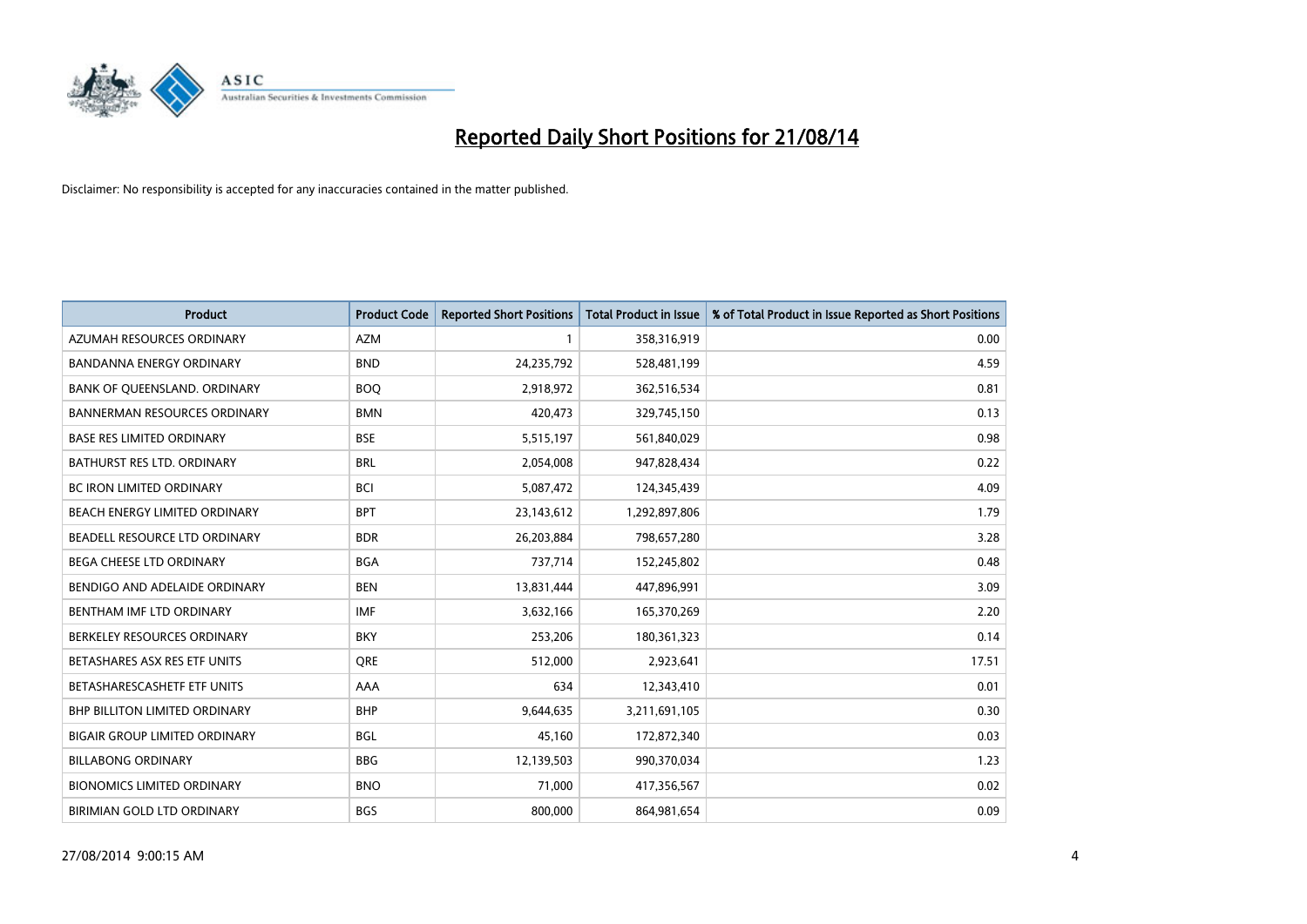

| <b>Product</b>                                | <b>Product Code</b> | <b>Reported Short Positions</b> | <b>Total Product in Issue</b> | % of Total Product in Issue Reported as Short Positions |
|-----------------------------------------------|---------------------|---------------------------------|-------------------------------|---------------------------------------------------------|
| <b>BLACKHAM RESOURCES ORDINARY</b>            | <b>BLK</b>          | 128,700                         | 118,612,952                   | 0.11                                                    |
| BLACKMORES LIMITED ORDINARY                   | BKL                 | 1,989                           | 17,114,947                    | 0.01                                                    |
| <b>BLACKTHORN RESOURCES ORD US PROHIBITED</b> | <b>BTR</b>          | 3,967                           | 164,285,950                   | 0.00                                                    |
| <b>BLUESCOPE STEEL LTD ORDINARY</b>           | <b>BSL</b>          | 895,791                         | 559,227,871                   | 0.16                                                    |
| <b>BOART LONGYEAR ORDINARY</b>                | <b>BLY</b>          | 34,235,969                      | 461,163,412                   | 7.42                                                    |
| <b>BORAL LIMITED, ORDINARY</b>                | <b>BLD</b>          | 16,978,381                      | 782,736,249                   | 2.17                                                    |
| <b>BPH ENERGY LTD ORDINARY</b>                | <b>BPH</b>          | 3,800                           | 172,562,245                   | 0.00                                                    |
| <b>BRADKEN LIMITED ORDINARY</b>               | <b>BKN</b>          | 18,158,935                      | 171,027,249                   | 10.62                                                   |
| <b>BRAMBLES LIMITED ORDINARY</b>              | <b>BXB</b>          | 2,169,062                       | 1,563,444,619                 | 0.14                                                    |
| <b>BREVILLE GROUP LTD ORDINARY</b>            | <b>BRG</b>          | 2,595,206                       | 130,095,322                   | 1.99                                                    |
| BRICKWORKS LIMITED ORDINARY                   | <b>BKW</b>          | 92,680                          | 148,038,996                   | 0.06                                                    |
| BT INVESTMENT MNGMNT ORDINARY                 | <b>BTT</b>          | 89                              | 284,384,906                   | 0.00                                                    |
| <b>BURU ENERGY ORDINARY</b>                   | <b>BRU</b>          | 18,355,112                      | 298,505,530                   | 6.15                                                    |
| <b>BWP TRUST ORDINARY UNITS</b>               | <b>BWP</b>          | 6,518,357                       | 634,395,195                   | 1.03                                                    |
| <b>CABCHARGE AUSTRALIA ORDINARY</b>           | CAB                 | 11,278,735                      | 120,430,683                   | 9.37                                                    |
| CALTEX AUSTRALIA ORDINARY                     | <b>CTX</b>          | 2,024,231                       | 270,000,000                   | 0.75                                                    |
| CAPE LAMBERT RES LTD ORDINARY                 | <b>CFE</b>          | 5,476,500                       | 626,896,143                   | 0.87                                                    |
| CAPITOL HEALTH ORDINARY                       | CAJ                 | 296,883                         | 431,180,115                   | 0.07                                                    |
| <b>CARDNO LIMITED ORDINARY</b>                | CDD                 | 7,389,015                       | 163,266,973                   | 4.53                                                    |
| CARNARVON PETROLEUM ORDINARY                  | <b>CVN</b>          | 734                             | 987,176,977                   | 0.00                                                    |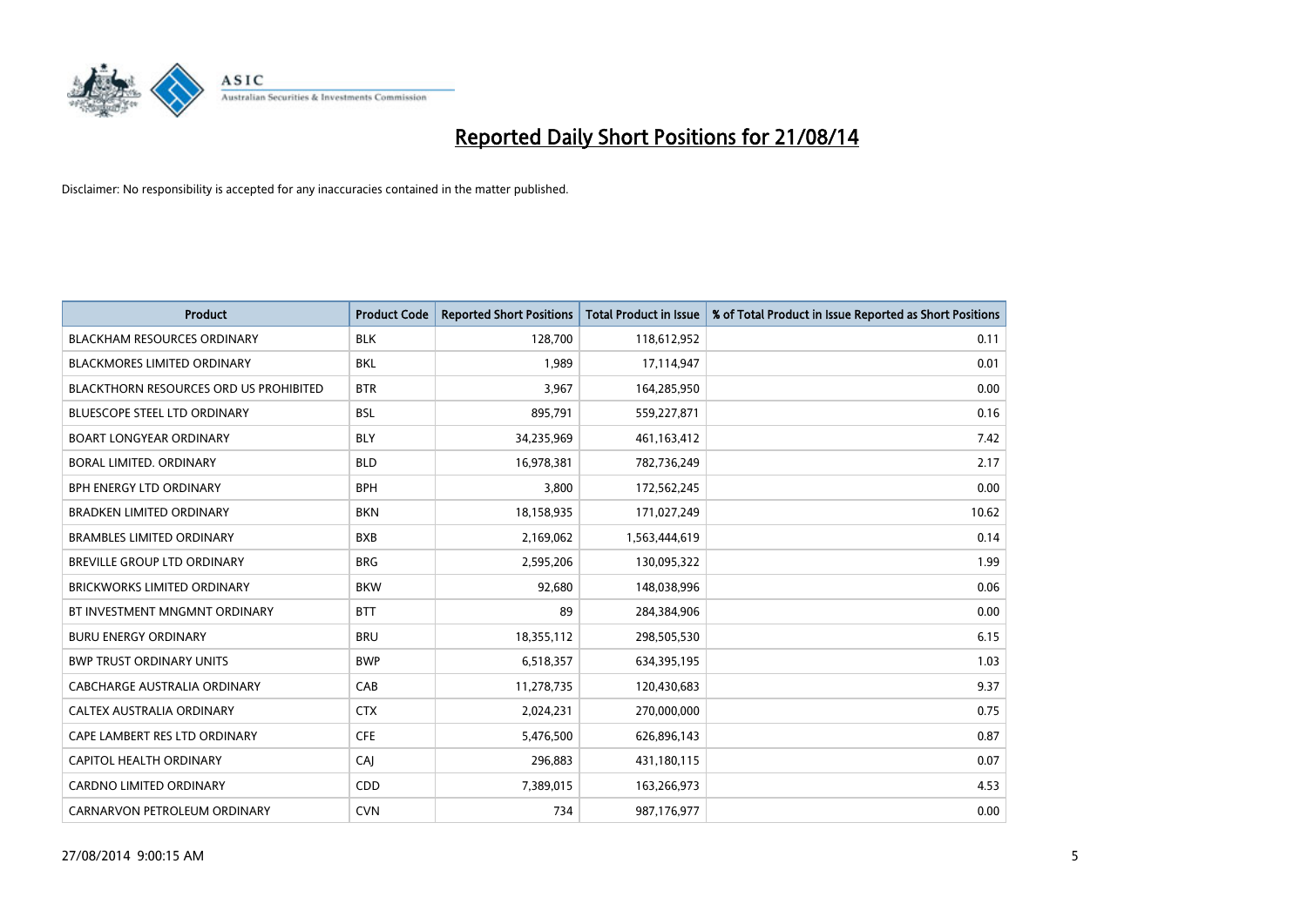

| <b>Product</b>                          | <b>Product Code</b> | <b>Reported Short Positions</b> | <b>Total Product in Issue</b> | % of Total Product in Issue Reported as Short Positions |
|-----------------------------------------|---------------------|---------------------------------|-------------------------------|---------------------------------------------------------|
| CARSALES.COM LTD ORDINARY               | <b>CRZ</b>          | 7,625,133                       | 237,828,965                   | 3.21                                                    |
| <b>CASH CONVERTERS ORDINARY</b>         | <b>CCV</b>          | 8,131,061                       | 428,886,124                   | 1.90                                                    |
| CEDAR WOODS PROP. ORDINARY              | <b>CWP</b>          | 81,695                          | 78,336,371                    | 0.10                                                    |
| CENTRAL PETROLEUM ORDINARY              | <b>CTP</b>          | 1,468,338                       | 348,718,957                   | 0.42                                                    |
| CFS RETAIL TRUST GRP STAPLED SECURITIES | <b>CFX</b>          | 57,323,150                      | 3,018,050,810                 | 1.90                                                    |
| <b>CHALLENGER LIMITED ORDINARY</b>      | <b>CGF</b>          | 678,636                         | 530,862,585                   | 0.13                                                    |
| CHARTER HALL GROUP STAPLED US PROHIBIT. | <b>CHC</b>          | 637,492                         | 347,989,262                   | 0.18                                                    |
| <b>CHARTER HALL RETAIL UNITS</b>        | <b>COR</b>          | 10,477,165                      | 369,040,750                   | 2.84                                                    |
| <b>CHORUS LIMITED ORDINARY</b>          | <b>CNU</b>          | 84,577                          | 396,369,767                   | 0.02                                                    |
| COAL OF AFRICA LTD ORDINARY             | <b>CZA</b>          | 426                             | 1,048,368,613                 | 0.00                                                    |
| COALSPUR MINES LTD ORDINARY             | <b>CPL</b>          | 2,287,539                       | 641,544,455                   | 0.36                                                    |
| <b>COBAR CONSOLIDATED ORDINARY</b>      | CCU                 | 100,000                         | 329,715,353                   | 0.03                                                    |
| COCA-COLA AMATIL ORDINARY               | <b>CCL</b>          | 15,108,627                      | 763,590,249                   | 1.98                                                    |
| COCHLEAR LIMITED ORDINARY               | <b>COH</b>          | 8,616,428                       | 57,062,020                    | 15.10                                                   |
| <b>COCKATOO COAL ORDINARY</b>           | <b>COK</b>          | 167,987                         | 4,560,196,928                 | 0.00                                                    |
| CODAN LIMITED ORDINARY                  | <b>CDA</b>          | 404,202                         | 176,969,924                   | 0.23                                                    |
| COFFEY INTERNATIONAL ORDINARY           | <b>COF</b>          | 7,994                           | 255,833,165                   | 0.00                                                    |
| <b>COKAL LTD ORDINARY</b>               | <b>CKA</b>          | 6,820                           | 471,103,926                   | 0.00                                                    |
| <b>COLLECTION HOUSE ORDINARY</b>        | <b>CLH</b>          | 2,190,336                       | 129,717,785                   | 1.69                                                    |
| <b>COLLINS FOODS LTD ORDINARY</b>       | <b>CKF</b>          | 100,000                         | 93,000,003                    | 0.11                                                    |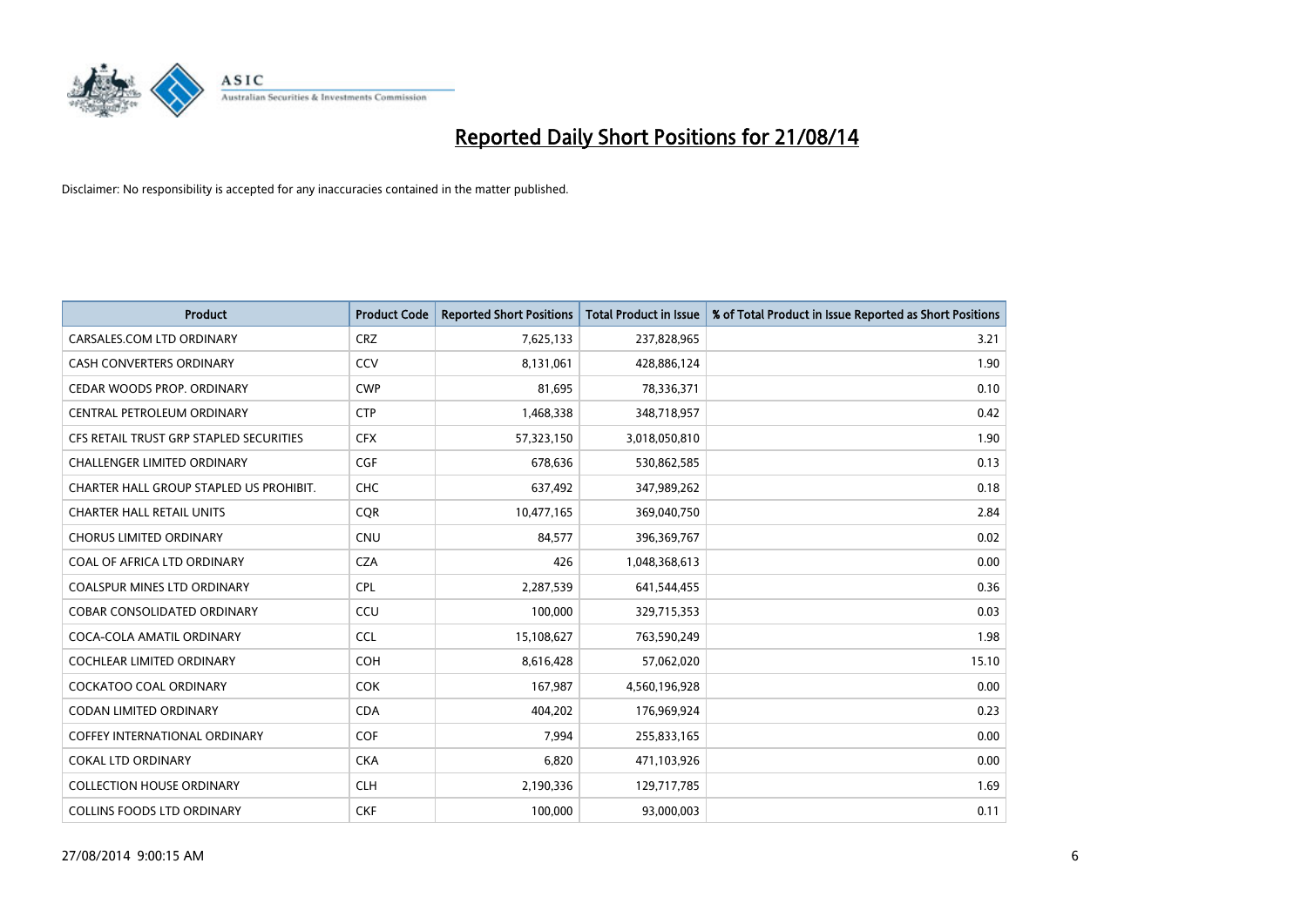

| <b>Product</b>                          | <b>Product Code</b> | <b>Reported Short Positions</b> | <b>Total Product in Issue</b> | % of Total Product in Issue Reported as Short Positions |
|-----------------------------------------|---------------------|---------------------------------|-------------------------------|---------------------------------------------------------|
| COMMONWEALTH BANK, ORDINARY             | <b>CBA</b>          | 13,584,097                      | 1,621,319,194                 | 0.84                                                    |
| <b>COMPASS RESOURCES ORDINARY</b>       | <b>CMR</b>          | 7,472                           | 1,403,744,100                 | 0.00                                                    |
| <b>COMPUTERSHARE LTD ORDINARY</b>       | <b>CPU</b>          | 7,037,903                       | 556,203,079                   | 1.27                                                    |
| <b>COOPER ENERGY LTD ORDINARY</b>       | <b>COE</b>          | 252,983                         | 329,235,509                   | 0.08                                                    |
| <b>CORP TRAVEL LIMITED ORDINARY</b>     | <b>CTD</b>          | 300,808                         | 89,931,376                    | 0.33                                                    |
| <b>COVER-MORE GRP LTD ORDINARY</b>      | <b>CVO</b>          | 6,219,711                       | 317,750,000                   | 1.96                                                    |
| CREDIT CORP GROUP ORDINARY              | <b>CCP</b>          | 283,585                         | 46,131,882                    | 0.61                                                    |
| <b>CROMWELL PROP STAPLED SECURITIES</b> | <b>CMW</b>          | 11,245,291                      | 1,730,065,823                 | 0.65                                                    |
| <b>CROWE HORWATH AUS ORDINARY</b>       | <b>CRH</b>          | 463,755                         | 273,005,429                   | 0.17                                                    |
| <b>CROWN RESORTS LTD ORDINARY</b>       | <b>CWN</b>          | 5,763,204                       | 728,394,185                   | 0.79                                                    |
| <b>CSG LIMITED ORDINARY</b>             | CSV                 | 120,604                         | 279,290,492                   | 0.04                                                    |
| <b>CSL LIMITED ORDINARY</b>             | <b>CSL</b>          | 2,090,479                       | 474,588,196                   | 0.44                                                    |
| <b>CSR LIMITED ORDINARY</b>             | <b>CSR</b>          | 18,416,389                      | 506,000,315                   | 3.64                                                    |
| <b>CUDECO LIMITED ORDINARY</b>          | CDU                 | 8,428,140                       | 235,425,143                   | 3.58                                                    |
| DART ENERGY LTD ORDINARY                | <b>DTE</b>          | 600,693                         | 1,108,752,733                 | 0.05                                                    |
| DATA#3 LIMITED ORDINARY                 | <b>DTL</b>          | 183,982                         | 153,974,950                   | 0.12                                                    |
| DECMIL GROUP LIMITED ORDINARY           | <b>DCG</b>          | 1,281,201                       | 168,657,794                   | 0.76                                                    |
| DEEP YELLOW LIMITED ORDINARY            | <b>DYL</b>          | 947                             | 1,708,965,890                 | 0.00                                                    |
| DEXUS PROPERTY GROUP STAPLED UNITS      | <b>DXS</b>          | 26,685,368                      | 5,433,110,810                 | 0.49                                                    |
| DICK SMITH HLDGS ORDINARY               | <b>DSH</b>          | 21,281,109                      | 236,511,364                   | 9.00                                                    |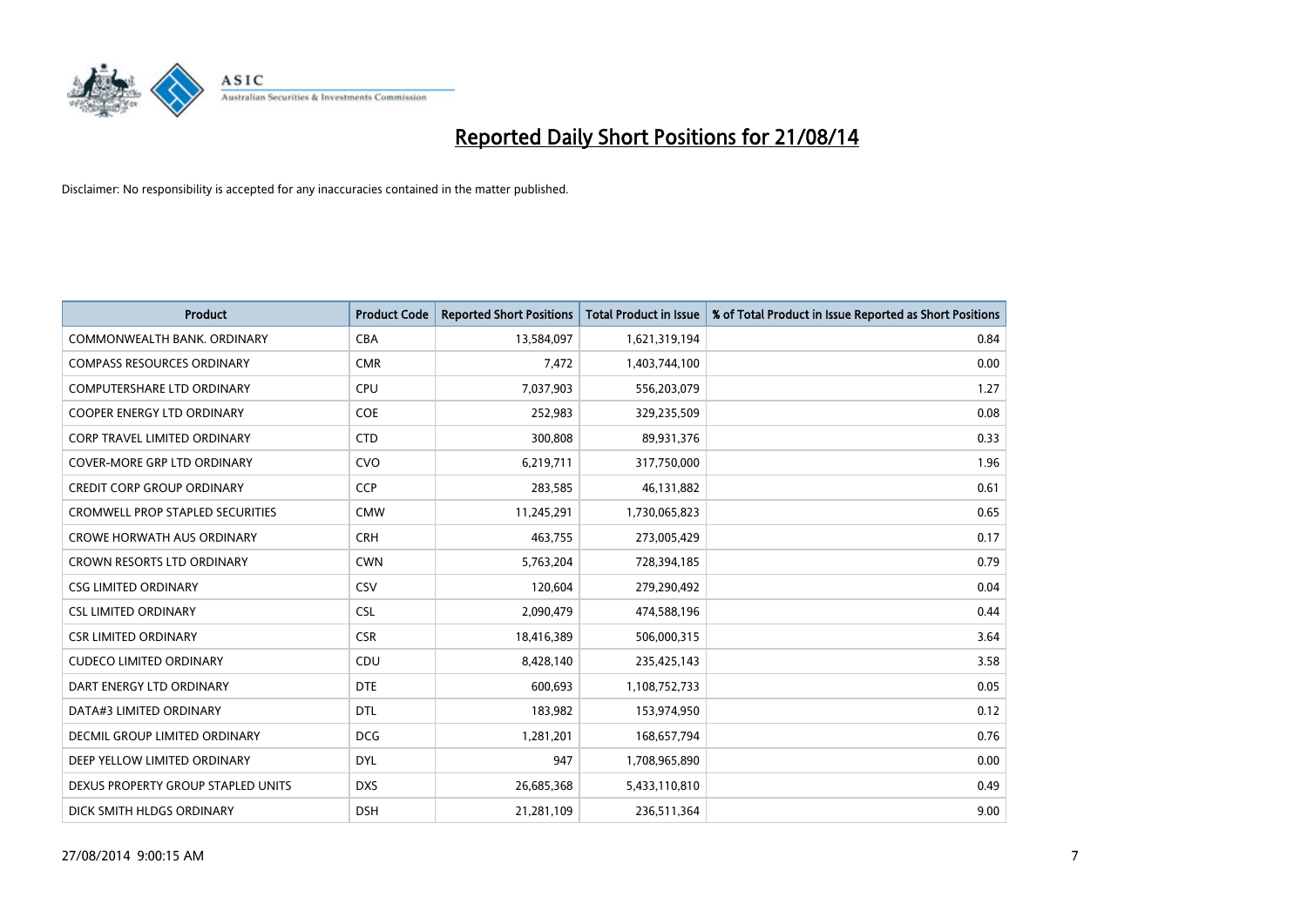

| <b>Product</b>                       | <b>Product Code</b> | <b>Reported Short Positions</b> | <b>Total Product in Issue</b> | % of Total Product in Issue Reported as Short Positions |
|--------------------------------------|---------------------|---------------------------------|-------------------------------|---------------------------------------------------------|
| DISCOVERY METALS LTD ORDINARY        | <b>DML</b>          | 1,277,631                       | 644,039,581                   | 0.20                                                    |
| DOMINO PIZZA ENTERPR ORDINARY        | <b>DMP</b>          | 1,679,239                       | 85,933,273                    | 1.95                                                    |
| DONACO INTERNATIONAL ORDINARY        | <b>DNA</b>          | 3,095,365                       | 460,293,231                   | 0.67                                                    |
| DORAY MINERALS LTD ORDINARY          | <b>DRM</b>          | 136,359                         | 164,759,256                   | 0.08                                                    |
| DOWNER EDI LIMITED ORDINARY          | <b>DOW</b>          | 21,058,833                      | 435,399,975                   | 4.84                                                    |
| DRILLSEARCH ENERGY ORDINARY          | <b>DLS</b>          | 19,038,155                      | 439,538,216                   | 4.33                                                    |
| DUET GROUP STAPLED US PROHIBIT.      | <b>DUE</b>          | 5,662,721                       | 1,317,809,323                 | 0.43                                                    |
| DUKETON MINING ORDINARY              | <b>DKM</b>          | 3,894                           | 82,524,812                    | 0.00                                                    |
| DULUXGROUP LIMITED ORDINARY          | <b>DLX</b>          | 499,294                         | 383,503,942                   | 0.13                                                    |
| <b>DWS LTD ORDINARY</b>              | <b>DWS</b>          | 195,096                         | 132,362,763                   | 0.15                                                    |
| ECHO ENTERTAINMENT ORDINARY          | <b>EGP</b>          | 5,057,481                       | 825,672,730                   | 0.61                                                    |
| <b>ELDERS LIMITED ORDINARY</b>       | <b>ELD</b>          | 19,180,557                      | 455,013,329                   | 4.22                                                    |
| ELEMENTAL MINERALS ORDINARY          | <b>ELM</b>          | 94,536                          | 315,663,391                   | 0.03                                                    |
| <b>EMECO HOLDINGS ORDINARY</b>       | EHL                 | 7,452,386                       | 599,675,707                   | 1.24                                                    |
| <b>ENDEAVOUR MIN CORP CDI 1:1</b>    | <b>EVR</b>          | 31,265                          | 50,014,634                    | 0.06                                                    |
| <b>ENERGY DEVELOPMENTS ORDINARY</b>  | <b>ENE</b>          | 1,055,600                       | 169,673,095                   | 0.62                                                    |
| <b>ENERGY RESOURCES ORDINARY 'A'</b> | ERA                 | 11,600,806                      | 517,725,062                   | 2.24                                                    |
| <b>ENERGY WORLD CORPOR. ORDINARY</b> | <b>EWC</b>          | 43,123,503                      | 1,734,166,672                 | 2.49                                                    |
| <b>ENVESTRA LIMITED ORDINARY</b>     | <b>ENV</b>          | 38,914                          | 1,796,808,474                 | 0.00                                                    |
| EQUATORIAL RES LTD ORDINARY          | EQX                 | 174                             | 122,185,353                   | 0.00                                                    |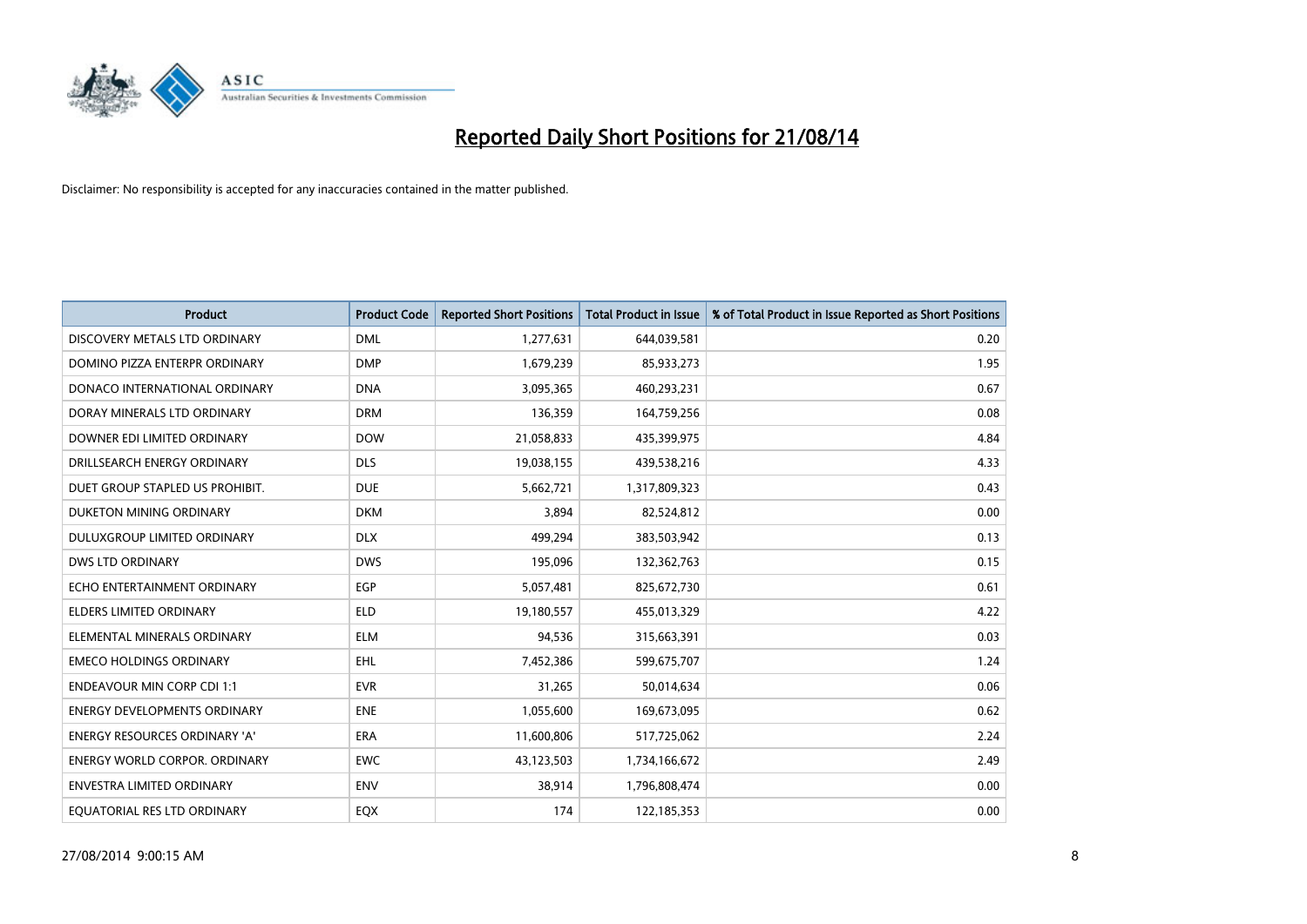

| <b>Product</b>                         | <b>Product Code</b> | <b>Reported Short Positions</b> | <b>Total Product in Issue</b> | % of Total Product in Issue Reported as Short Positions |
|----------------------------------------|---------------------|---------------------------------|-------------------------------|---------------------------------------------------------|
| EQUITY TRUSTEES ORDINARY               | EQT                 | 323,019                         | 19,105,788                    | 1.69                                                    |
| ERM POWER LIMITED ORDINARY             | EPW                 | 624,363                         | 239,269,727                   | 0.26                                                    |
| EVOLUTION MINING LTD ORDINARY          | <b>EVN</b>          | 28,323,101                      | 712,493,836                   | 3.98                                                    |
| FAIRFAX MEDIA LTD ORDINARY             | <b>FXI</b>          | 61,745,608                      | 2,351,955,725                 | 2.63                                                    |
| <b>FANTASTIC HOLDINGS ORDINARY</b>     | <b>FAN</b>          | 14,654                          | 103,068,398                   | 0.01                                                    |
| FAR LTD ORDINARY                       | <b>FAR</b>          | 2,771,150                       | 2,699,846,742                 | 0.10                                                    |
| FEDERATION CNTRES ORD/UNIT STAPLED SEC | <b>FDC</b>          | 751,013                         | 1,427,641,565                 | 0.05                                                    |
| FINBAR GROUP LIMITED ORDINARY          | <b>FRI</b>          | 6,370                           | 227,018,204                   | 0.00                                                    |
| FISHER & PAYKEL H. ORDINARY            | <b>FPH</b>          | 6,984                           | 555,611,353                   | 0.00                                                    |
| FLEETWOOD CORP ORDINARY                | <b>FWD</b>          | 2,086,946                       | 60,581,211                    | 3.44                                                    |
| FLETCHER BUILDING ORDINARY             | <b>FBU</b>          | 1,095,696                       | 687,854,788                   | 0.16                                                    |
| FLEXIGROUP LIMITED ORDINARY            | <b>FXL</b>          | 3,364,115                       | 304,096,060                   | 1.11                                                    |
| FLIGHT CENTRE TRAVEL ORDINARY          | <b>FLT</b>          | 5,539,928                       | 100,576,977                   | 5.51                                                    |
| FLINDERS MINES LTD ORDINARY            | <b>FMS</b>          | 12,900,000                      | 2,400,995,602                 | 0.54                                                    |
| <b>FOCUS MINERALS LTD ORDINARY</b>     | <b>FML</b>          | 608,474                         | 9,137,375,877                 | 0.01                                                    |
| <b>FOLKESTONE EDU TRUST UNITS</b>      | FET                 | 104,338                         | 205,069,661                   | 0.05                                                    |
| FONTERRA SHARE FUND ORDINARY UNITS     | <b>FSF</b>          | 83                              | 109,777,717                   | 0.00                                                    |
| FORTESCUE METALS GRP ORDINARY          | <b>FMG</b>          | 224,239,986                     | 3,113,798,151                 | 7.20                                                    |
| FREEDOM FOOD LTD ORDINARY              | <b>FNP</b>          | 3,870                           | 150,695,371                   | 0.00                                                    |
| <b>G.U.D. HOLDINGS ORDINARY</b>        | GUD                 | 2,637,555                       | 70,939,492                    | 3.72                                                    |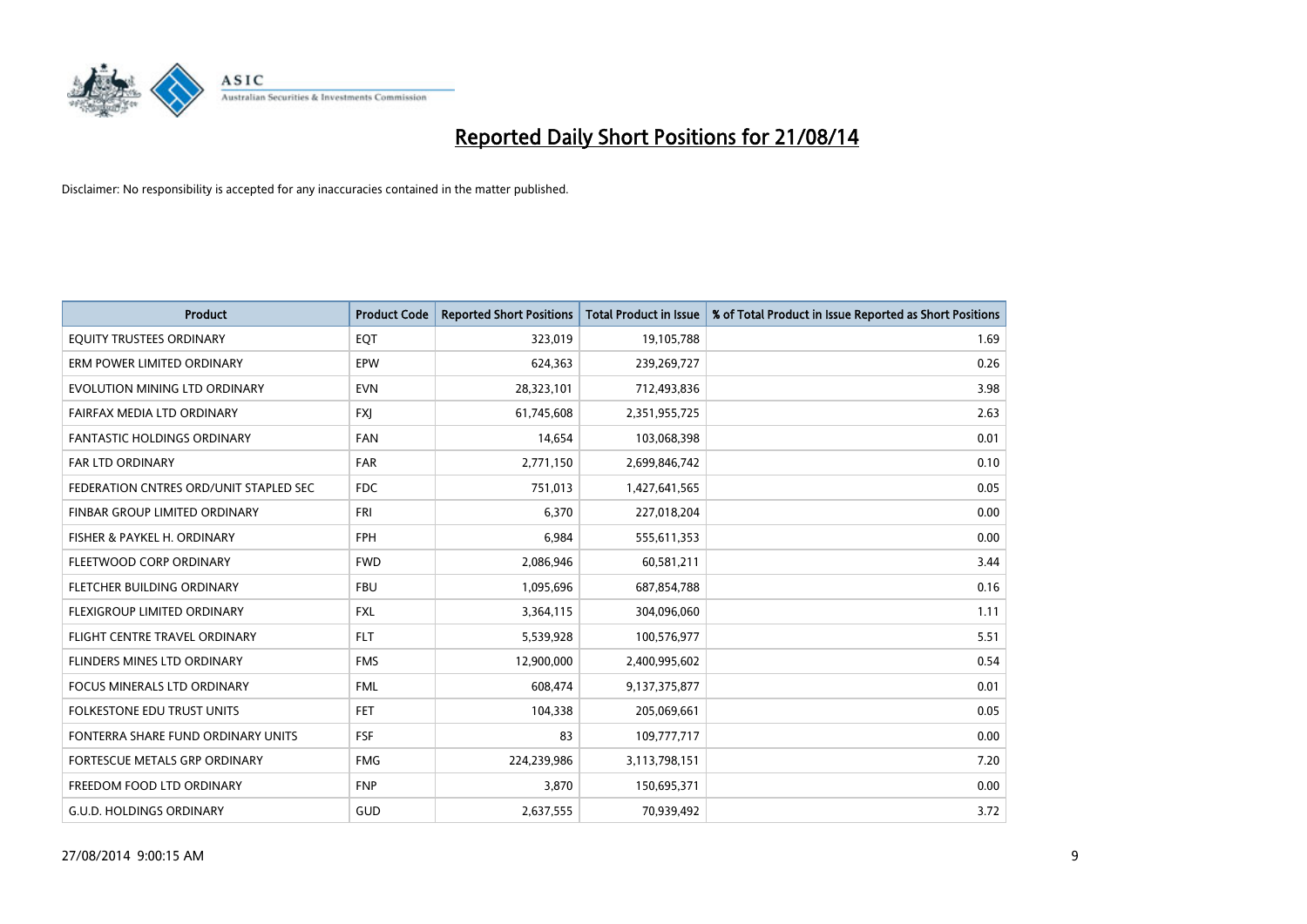

| <b>Product</b>                                    | <b>Product Code</b> | <b>Reported Short Positions</b> | <b>Total Product in Issue</b> | % of Total Product in Issue Reported as Short Positions |
|---------------------------------------------------|---------------------|---------------------------------|-------------------------------|---------------------------------------------------------|
| <b>G8 EDUCATION LIMITED ORDINARY</b>              | <b>GEM</b>          | 14,961,444                      | 332,073,918                   | 4.51                                                    |
| <b>GDI PROPERTY GRP STAPLED SECURITIES</b>        | GDI                 | 168,323                         | 567,575,025                   | 0.03                                                    |
| <b>GENWORTH MORTGAGE ORDINARY</b>                 | <b>GMA</b>          | 1,139,980                       | 650,000,000                   | 0.18                                                    |
| <b>GEODYNAMICS LIMITED ORDINARY</b>               | GDY                 | 819                             | 435,880,130                   | 0.00                                                    |
| <b>GINDALBIE METALS LTD ORDINARY</b>              | <b>GBG</b>          | 34,832,500                      | 1,494,884,657                 | 2.33                                                    |
| <b>GOLD ROAD RES LTD ORDINARY</b>                 | GOR                 | 2,642,951                       | 515,419,042                   | 0.51                                                    |
| <b>GOODMAN FIELDER, ORDINARY</b>                  | <b>GFF</b>          | 9,410,424                       | 1,955,559,207                 | 0.48                                                    |
| <b>GOODMAN GROUP STAPLED</b>                      | <b>GMG</b>          | 9,517,778                       | 1,727,685,976                 | 0.55                                                    |
| <b>GPT GROUP STAPLED SEC.</b>                     | <b>GPT</b>          | 3,342,172                       | 1,685,460,955                 | 0.20                                                    |
| <b>GRAINCORP LIMITED A CLASS ORDINARY</b>         | <b>GNC</b>          | 12,341,631                      | 228,855,628                   | 5.39                                                    |
| <b>GRANGE RESOURCES. ORDINARY</b>                 | GRR                 | 5,796,884                       | 1,157,097,869                 | 0.50                                                    |
| <b>GREENCROSS LIMITED ORDINARY</b>                | GXL                 | 2,528,100                       | 110,654,390                   | 2.28                                                    |
| <b>GREENLAND MIN EN LTD ORDINARY</b>              | GGG                 | 5,788,334                       | 668,464,377                   | 0.87                                                    |
| <b>GREENLAND MIN EN LTD RIGHTS 26-JUN-14</b>      | GGGR                | 4,630                           | 88,685,050                    | 0.01                                                    |
| <b>GROWTHPOINT PROPERTY ORD/UNIT STAPLED SEC.</b> | GOZ                 | 33,395                          | 540,115,360                   | 0.01                                                    |
| <b>GRYPHON MINERALS LTD ORDINARY</b>              | GRY                 | 4,378,086                       | 401,115,935                   | 1.09                                                    |
| <b>GUILDFORD COAL LTD ORDINARY</b>                | <b>GUF</b>          | 522,502                         | 845,190,354                   | 0.06                                                    |
| <b>GWA GROUP LTD ORDINARY</b>                     | <b>GWA</b>          | 16,221,597                      | 306,533,770                   | 5.29                                                    |
| <b>HARVEY NORMAN ORDINARY</b>                     | <b>HVN</b>          | 46,365,735                      | 1,062,316,784                 | 4.36                                                    |
| HEALTHSCOPE LIMITED. ORDINARY                     | <b>HSO</b>          | 702,796                         | 1,732,094,838                 | 0.04                                                    |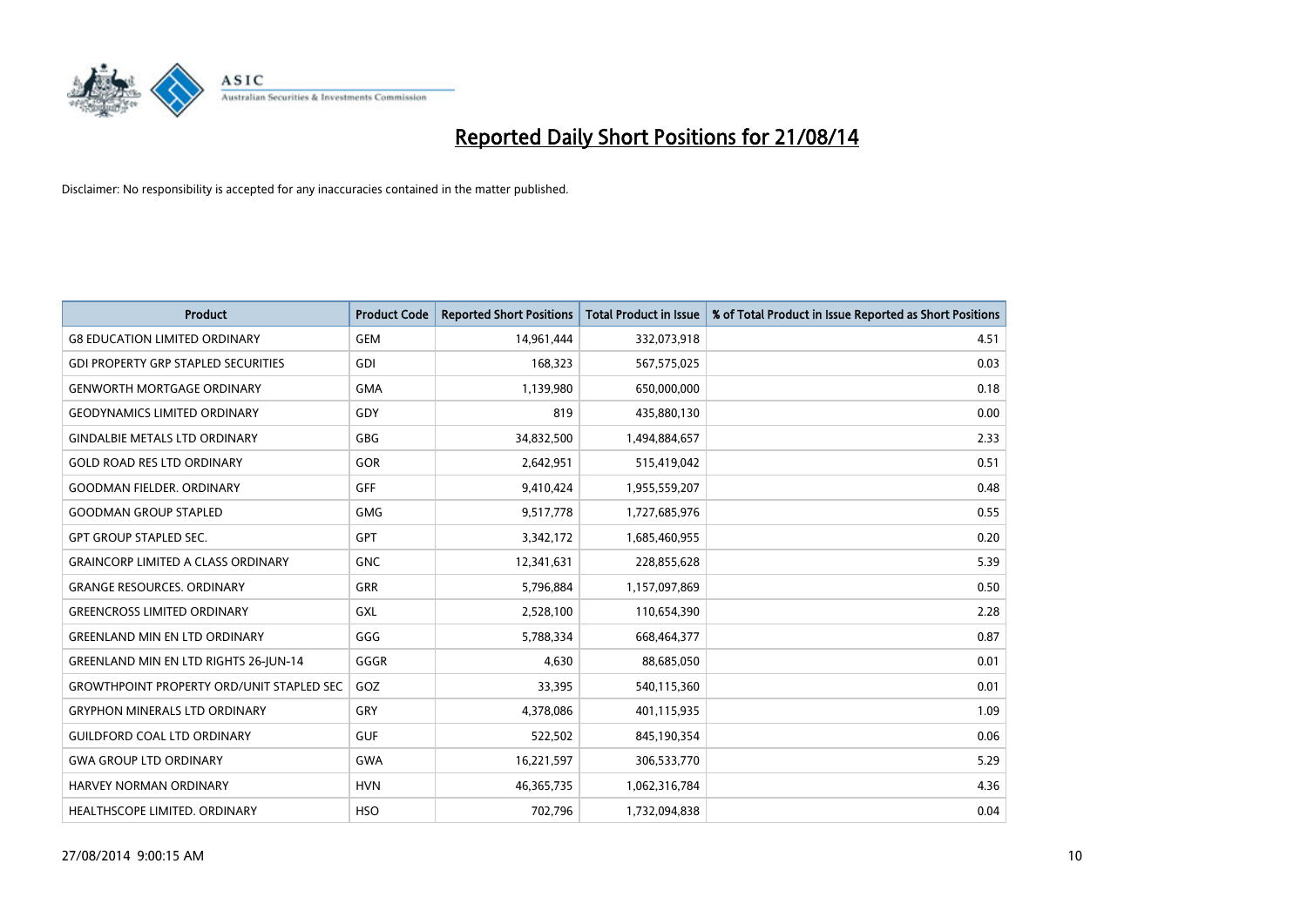

| <b>Product</b>                      | <b>Product Code</b> | <b>Reported Short Positions</b> | <b>Total Product in Issue</b> | % of Total Product in Issue Reported as Short Positions |
|-------------------------------------|---------------------|---------------------------------|-------------------------------|---------------------------------------------------------|
| <b>HENDERSON GROUP CDI 1:1</b>      | <b>HGG</b>          | 2,437,886                       | 664,599,011                   | 0.37                                                    |
| HFA HOLDINGS LIMITED ORDINARY       | <b>HFA</b>          | 6,086,909                       | 162,147,897                   | 3.75                                                    |
| HIGHFIELD RES LTD ORDINARY          | <b>HFR</b>          | 46,083                          | 155,825,003                   | 0.03                                                    |
| HILLS LTD ORDINARY                  | <b>HIL</b>          | 61,055                          | 234,192,711                   | 0.03                                                    |
| HORIZON OIL LIMITED ORDINARY        | <b>HZN</b>          | 43,261,057                      | 1,301,981,265                 | 3.32                                                    |
| <b>HOTEL PROPERTY STAPLED</b>       | <b>HPI</b>          | 46,000                          | 132,870,000                   | 0.03                                                    |
| <b>IBUY GROUP LTD ORDINARY</b>      | <b>IBY</b>          | 13,988                          | 426,069,834                   | 0.00                                                    |
| ICAR ASIA LTD ORDINARY              | ICQ                 | 66,845                          | 122,502,174                   | 0.05                                                    |
| <b>ICON ENERGY LIMITED ORDINARY</b> | <b>ICN</b>          | 806,640                         | 615,774,351                   | 0.13                                                    |
| <b>IINET LIMITED ORDINARY</b>       | <b>IIN</b>          | 7,370,141                       | 161,238,847                   | 4.57                                                    |
| ILUKA RESOURCES ORDINARY            | ILU                 | 41,141,720                      | 418,700,517                   | 9.83                                                    |
| <b>IMDEX LIMITED ORDINARY</b>       | <b>IMD</b>          | 2,463,712                       | 212,110,368                   | 1.16                                                    |
| IMX RESOURCES LTD ORDINARY          | <b>IXR</b>          | $\mathbf{1}$                    | 451,497,138                   | 0.00                                                    |
| <b>INCITEC PIVOT ORDINARY</b>       | IPL                 | 42,488,201                      | 1,654,998,197                 | 2.57                                                    |
| <b>INDEPENDENCE GROUP ORDINARY</b>  | <b>IGO</b>          | 236,246                         | 234,256,573                   | 0.10                                                    |
| INDOPHIL RESOURCES ORDINARY         | <b>IRN</b>          | 1,879,149                       | 1,203,146,194                 | 0.16                                                    |
| <b>INDUSTRIA REIT STAPLED</b>       | <b>IDR</b>          | 99,445                          | 125,000,001                   | 0.08                                                    |
| INFIGEN ENERGY STAPLED SECURITIES   | <b>IFN</b>          | 2,438,972                       | 764,993,434                   | 0.32                                                    |
| INGENIA GROUP STAPLED SECURITIES    | <b>INA</b>          | 1,921,805                       | 678,058,232                   | 0.28                                                    |
| INSURANCE AUSTRALIA ORDINARY        | IAG                 | 9,973,423                       | 2,341,618,048                 | 0.43                                                    |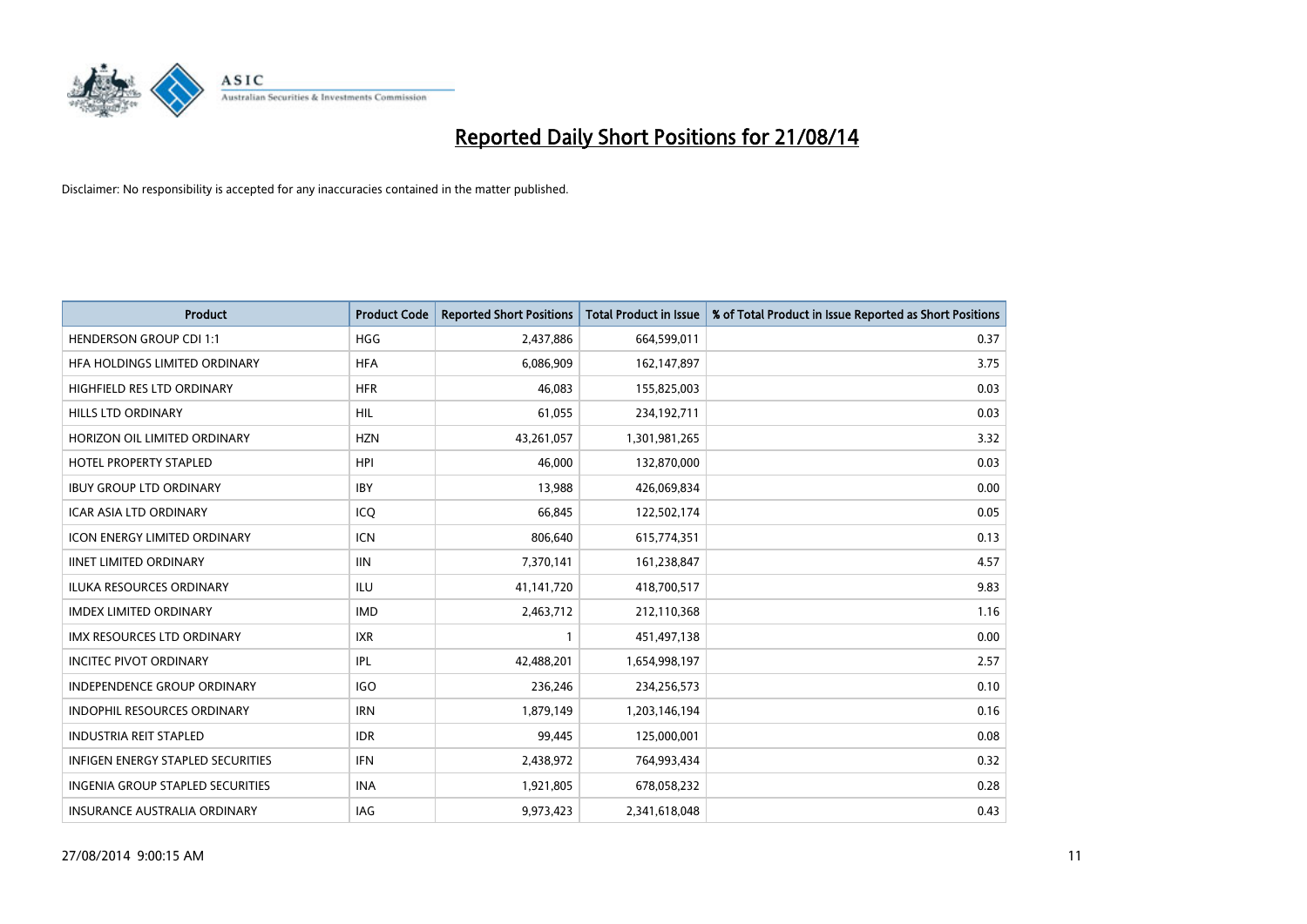

| Product                                         | <b>Product Code</b> | <b>Reported Short Positions</b> | <b>Total Product in Issue</b> | % of Total Product in Issue Reported as Short Positions |
|-------------------------------------------------|---------------------|---------------------------------|-------------------------------|---------------------------------------------------------|
| <b>INTREPID MINES ORDINARY</b>                  | <b>IAU</b>          | 2,673,028                       | 557,500,888                   | 0.48                                                    |
| <b>INVESTA OFFICE FUND STAPLED SECURITIES</b>   | <b>IOF</b>          | 958,705                         | 614,047,458                   | 0.16                                                    |
| <b>INVOCARE LIMITED ORDINARY</b>                | <b>IVC</b>          | 5,889,268                       | 110,030,298                   | 5.35                                                    |
| <b>IOOF HOLDINGS LTD ORDINARY</b>               | IFL                 | 6,832,042                       | 300,133,752                   | 2.28                                                    |
| <b>IPROPERTY GROUP LTD ORDINARY</b>             | <b>IPP</b>          | 2,803,718                       | 181,703,204                   | 1.54                                                    |
| <b>IRESS LIMITED ORDINARY</b>                   | <b>IRE</b>          | 6,204,918                       | 159,097,319                   | 3.90                                                    |
| <b>IRON ORE HOLDINGS ORDINARY</b>               | <b>IOH</b>          | 16,649                          | 161,174,005                   | 0.01                                                    |
| <b>ISELECT LTD ORDINARY</b>                     | <b>ISU</b>          | 883,797                         | 260,889,894                   | 0.34                                                    |
| <b>ISENTIA GROUP LTD ORDINARY</b>               | <b>ISD</b>          | 14,335                          | 200,000,001                   | 0.01                                                    |
| <b>JAMES HARDIE INDUST CHESS DEPOSITARY INT</b> | <b>IHX</b>          | 5,901,607                       | 444,867,063                   | 1.33                                                    |
| JAPARA HEALTHCARE LT ORDINARY                   | <b>IHC</b>          | 3,777,230                       | 262,500,000                   | 1.44                                                    |
| <b>JB HI-FI LIMITED ORDINARY</b>                | <b>JBH</b>          | 11,569,323                      | 98,947,309                    | 11.69                                                   |
| <b>KAGARA LTD ORDINARY</b>                      | KZL                 | 34,720                          | 798,953,117                   | 0.00                                                    |
| KAROON GAS AUSTRALIA ORDINARY                   | <b>KAR</b>          | 20,226,720                      | 255,841,581                   | 7.91                                                    |
| KATHMANDU HOLD LTD ORDINARY                     | <b>KMD</b>          | 2,296,757                       | 200,633,469                   | 1.14                                                    |
| <b>KBL MINING LIMITED ORDINARY</b>              | <b>KBL</b>          | 1,820                           | 393,535,629                   | 0.00                                                    |
| KINGSGATE CONSOLID. ORDINARY                    | <b>KCN</b>          | 9,501,830                       | 223,584,937                   | 4.25                                                    |
| KINGSROSE MINING LTD ORDINARY                   | <b>KRM</b>          | 481,920                         | 358,611,493                   | 0.13                                                    |
| <b>KOGI IRON LTD ORDINARY</b>                   | <b>KFE</b>          | 918,965                         | 376,669,836                   | 0.24                                                    |
| LEIGHTON HOLDINGS ORDINARY                      | LEI                 | 5,613,160                       | 338,503,563                   | 1.66                                                    |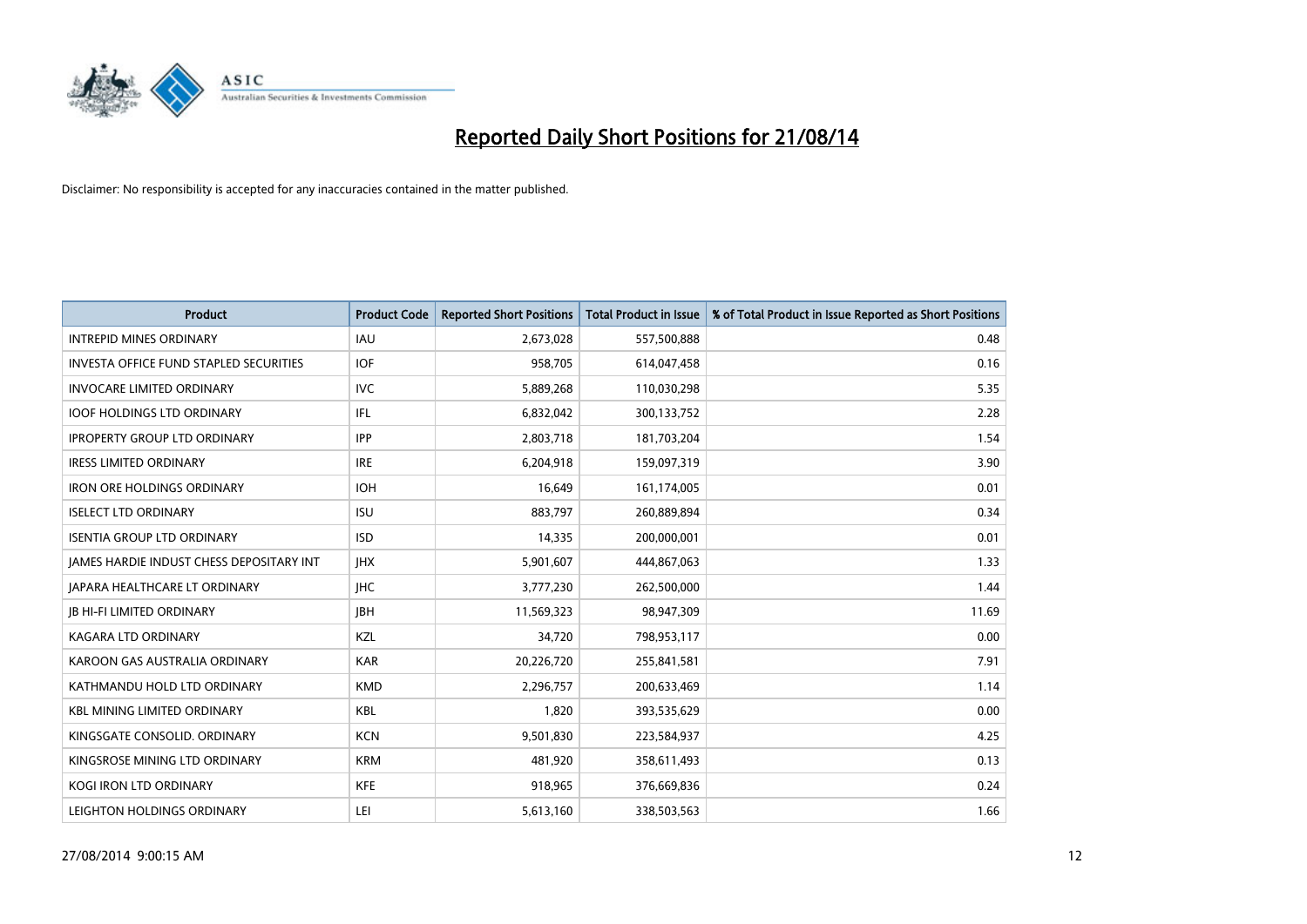

| <b>Product</b>                        | <b>Product Code</b> | <b>Reported Short Positions</b> | <b>Total Product in Issue</b> | % of Total Product in Issue Reported as Short Positions |
|---------------------------------------|---------------------|---------------------------------|-------------------------------|---------------------------------------------------------|
| LEND LEASE GROUP UNIT/ORD STAPLED     | LLC                 | 1,830,657                       | 577,475,833                   | 0.32                                                    |
| LIFESTYLE COMMUNIT. ORDINARY          | LIC                 | 4,000                           | 99,970,131                    | 0.00                                                    |
| LIQUEFIED NATURAL ORDINARY            | <b>LNG</b>          | 8,517,643                       | 461,402,201                   | 1.85                                                    |
| LONESTAR RESO LTD ORDINARY            | <b>LNR</b>          | 1,227,944                       | 752,187,211                   | 0.16                                                    |
| LYNAS CORPORATION ORDINARY            | <b>LYC</b>          | 135,760,198                     | 2,333,801,566                 | 5.82                                                    |
| <b>M2 GRP LTD ORDINARY</b>            | <b>MTU</b>          | 12,170,378                      | 180,491,516                   | 6.74                                                    |
| <b>MACA LIMITED ORDINARY</b>          | <b>MLD</b>          | 30,435                          | 202,676,373                   | 0.02                                                    |
| <b>MACMAHON HOLDINGS ORDINARY</b>     | <b>MAH</b>          | 1,686,098                       | 1,261,699,966                 | 0.13                                                    |
| MACO ATLAS ROADS GRP ORDINARY STAPLED | <b>MOA</b>          | 3,117,348                       | 505,692,079                   | 0.62                                                    |
| MACQUARIE GROUP LTD ORDINARY          | <b>MQG</b>          | 1,379,504                       | 321,195,316                   | 0.43                                                    |
| MAGELLAN FIN GRP LTD ORDINARY         | <b>MFG</b>          | 4,061,230                       | 158,842,157                   | 2.56                                                    |
| MAGELLAN FLAGSHIP ORDINARY            | <b>MFF</b>          | 105,716                         | 355,298,730                   | 0.03                                                    |
| <b>MATRIX C &amp; E LTD ORDINARY</b>  | <b>MCE</b>          | 2,662,132                       | 94,555,428                    | 2.82                                                    |
| MAVERICK DRILLING ORDINARY            | <b>MAD</b>          | 5,770,403                       | 533,885,763                   | 1.08                                                    |
| <b>MAXITRANS INDUSTRIES ORDINARY</b>  | <b>MXI</b>          | 217,018                         | 185,075,653                   | 0.12                                                    |
| MAYNE PHARMA LTD ORDINARY             | <b>MYX</b>          | 4,978,730                       | 586,651,477                   | 0.85                                                    |
| MCMILLAN SHAKESPEARE ORDINARY         | <b>MMS</b>          | 1,014,247                       | 74,523,965                    | 1.36                                                    |
| MCPHERSON'S LTD ORDINARY              | <b>MCP</b>          | 46,948                          | 95,434,645                    | 0.05                                                    |
| MEDUSA MINING LTD ORDINARY            | <b>MML</b>          | 7,272,904                       | 207,794,301                   | 3.50                                                    |
| MELBOURNE IT LIMITED ORDINARY         | <b>MLB</b>          | 11,022                          | 92,944,392                    | 0.01                                                    |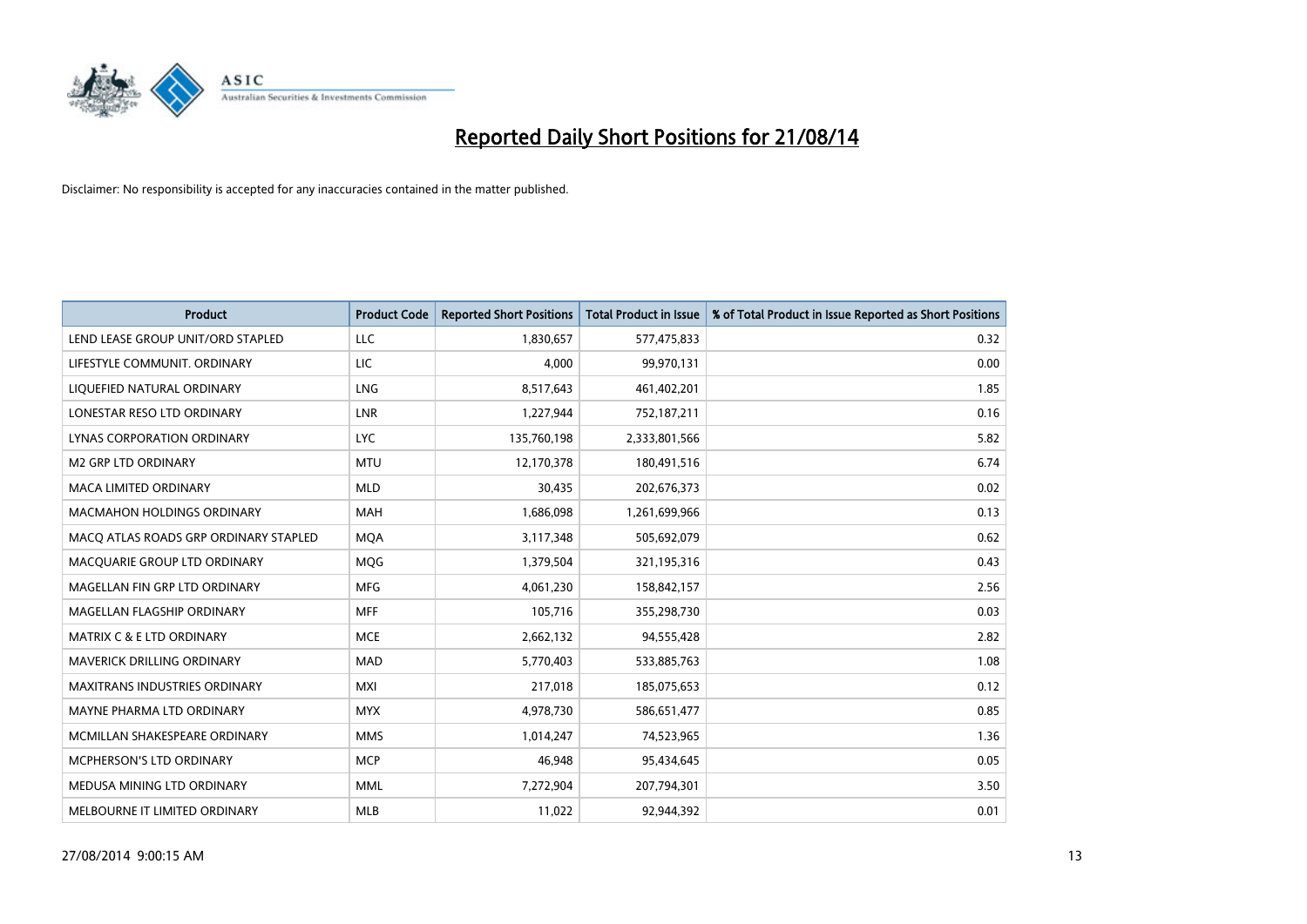

| <b>Product</b>                  | <b>Product Code</b> | <b>Reported Short Positions</b> | <b>Total Product in Issue</b> | % of Total Product in Issue Reported as Short Positions |
|---------------------------------|---------------------|---------------------------------|-------------------------------|---------------------------------------------------------|
| <b>MERMAID MARINE ORDINARY</b>  | <b>MRM</b>          | 9,869,289                       | 366,766,098                   | 2.69                                                    |
| MESOBLAST LIMITED ORDINARY      | <b>MSB</b>          | 23,488,571                      | 321,640,094                   | 7.30                                                    |
| METALS X LIMITED ORDINARY       | <b>MLX</b>          | 1,090,212                       | 1,655,386,110                 | 0.07                                                    |
| METCASH LIMITED ORDINARY        | <b>MTS</b>          | 119,320,999                     | 903,309,574                   | 13.21                                                   |
| MIGHTY RIVER POWER ORDINARY     | <b>MYT</b>          | 3,806,804                       | 1,400,012,517                 | 0.27                                                    |
| MINCOR RESOURCES NL ORDINARY    | <b>MCR</b>          | 54,433                          | 188,208,274                   | 0.03                                                    |
| MINERAL DEPOSITS ORDINARY       | <b>MDL</b>          | 845,690                         | 103,538,786                   | 0.82                                                    |
| MINERAL RESOURCES. ORDINARY     | <b>MIN</b>          | 15,413,628                      | 186,556,246                   | 8.26                                                    |
| MINT WIRELESS ORDINARY          | <b>MNW</b>          | 1,943,770                       | 470,372,395                   | 0.41                                                    |
| MIRABELA NICKEL LTD ORDINARY    | <b>MBN</b>          | 10                              | 929,710,216                   | 0.00                                                    |
| MIRVAC GROUP STAPLED SECURITIES | <b>MGR</b>          | 3,533,351                       | 3,692,279,772                 | 0.10                                                    |
| MOBILE EMBRACE LTD ORDINARY     | <b>MBE</b>          | 28,000                          | 375,710,098                   | 0.01                                                    |
| MOLOPO ENERGY LTD ORDINARY      | <b>MPO</b>          | 11,118                          | 248,705,730                   | 0.00                                                    |
| MONADELPHOUS GROUP ORDINARY     | <b>MND</b>          | 7,737,218                       | 92,679,570                    | 8.35                                                    |
| MONASH IVF GROUP LTD ORDINARY   | <b>MVF</b>          | 1,649,653                       | 231,081,089                   | 0.71                                                    |
| MORTGAGE CHOICE LTD ORDINARY    | MOC                 | 5,489                           | 123,780,387                   | 0.00                                                    |
| MOUNT GIBSON IRON ORDINARY      | <b>MGX</b>          | 15,988,892                      | 1,090,805,085                 | 1.47                                                    |
| MULTIPLEX SITES SITES           | <b>MXUPA</b>        | 2,062                           | 4,500,000                     | 0.05                                                    |
| MYER HOLDINGS LTD ORDINARY      | <b>MYR</b>          | 72,378,467                      | 585,684,551                   | 12.36                                                   |
| MYSTATE LIMITED ORDINARY        | <b>MYS</b>          | 8,364                           | 87,261,995                    | 0.01                                                    |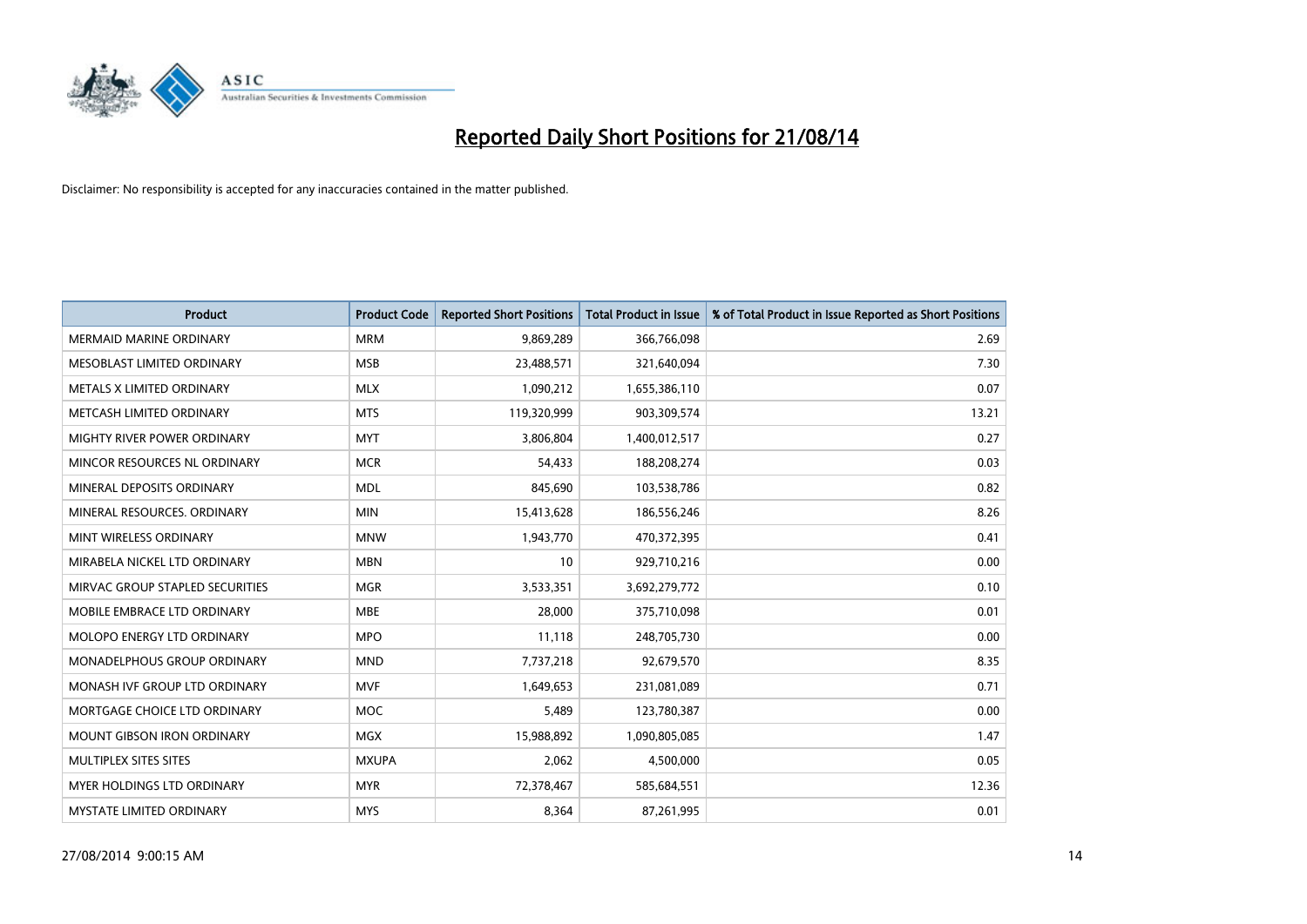

| <b>Product</b>                | <b>Product Code</b> | <b>Reported Short Positions</b> | <b>Total Product in Issue</b> | % of Total Product in Issue Reported as Short Positions |
|-------------------------------|---------------------|---------------------------------|-------------------------------|---------------------------------------------------------|
| NANOSONICS LIMITED ORDINARY   | <b>NAN</b>          | 2,116,912                       | 264,157,826                   | 0.80                                                    |
| NATIONAL AUST, BANK ORDINARY  | <b>NAB</b>          | 7,776,708                       | 2,365,771,681                 | 0.33                                                    |
| NATIONAL STORAGE STAPLED      | <b>NSR</b>          | 717,397                         | 244,897,096                   | 0.29                                                    |
| NAVITAS LIMITED ORDINARY      | <b>NVT</b>          | 3,461,902                       | 375,712,581                   | 0.92                                                    |
| NEARMAP LTD ORDINARY          | <b>NEA</b>          | 775,074                         | 337,346,101                   | 0.23                                                    |
| NEON ENERGY LIMITED ORDINARY  | <b>NEN</b>          | 140,474                         | 553,037,848                   | 0.03                                                    |
| NEUREN PHARMACEUT, ORDINARY   | <b>NEU</b>          | 67,231                          | 1,565,692,420                 | 0.00                                                    |
| NEW HOPE CORPORATION ORDINARY | <b>NHC</b>          | 1,307,906                       | 830,999,449                   | 0.16                                                    |
| NEWCREST MINING ORDINARY      | <b>NCM</b>          | 11,949,140                      | 766,510,971                   | 1.56                                                    |
| NEWS CORP A NON-VOTING CDI    | <b>NWSLV</b>        | 399,312                         | 2,976,217                     | 13.42                                                   |
| NEWS CORP B VOTING CDI        | <b>NWS</b>          | 2,440,149                       | 21,792,806                    | 11.20                                                   |
| NEWSAT LIMITED ORDINARY       | <b>NWT</b>          | 8,141,231                       | 613,199,841                   | 1.33                                                    |
| NEXTDC LIMITED ORDINARY       | <b>NXT</b>          | 19,358,664                      | 193,154,486                   | 10.02                                                   |
| NEXUS ENERGY LIMITED ORDINARY | <b>NXS</b>          | 83,983                          | 1,330,219,459                 | 0.01                                                    |
| NIB HOLDINGS LIMITED ORDINARY | <b>NHF</b>          | 1,875,558                       | 439,004,182                   | 0.43                                                    |
| NIDO PETROLEUM ORDINARY       | <b>NDO</b>          | 42,480                          | 2,188,266,468                 | 0.00                                                    |
| NINE ENTERTAINMENT ORDINARY   | <b>NEC</b>          | 9,467,160                       | 940,295,023                   | 1.01                                                    |
| NOBLE MINERAL RES ORDINARY    | <b>NMG</b>          | 2,365,726                       | 666,397,952                   | 0.36                                                    |
| NORTHERN IRON LTD ORDINARY    | <b>NFE</b>          | 11,392                          | 484,405,314                   | 0.00                                                    |
| NORTHERN STAR ORDINARY        | <b>NST</b>          | 9,536,333                       | 587,429,659                   | 1.62                                                    |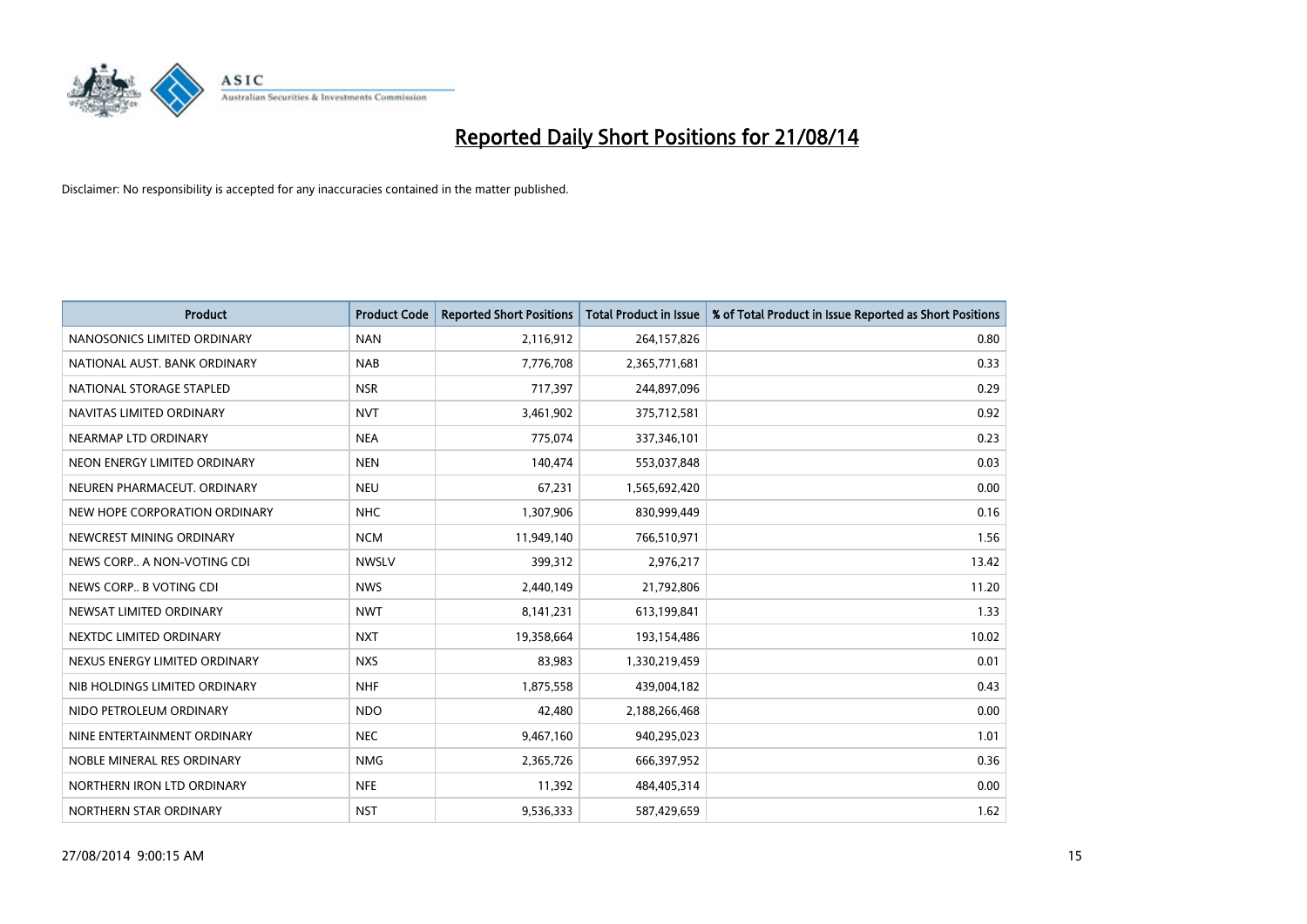

| <b>Product</b>                        | <b>Product Code</b> | <b>Reported Short Positions</b> | <b>Total Product in Issue</b> | % of Total Product in Issue Reported as Short Positions |
|---------------------------------------|---------------------|---------------------------------|-------------------------------|---------------------------------------------------------|
| NRW HOLDINGS LIMITED ORDINARY         | <b>NWH</b>          | 11,537,683                      | 278,888,011                   | 4.14                                                    |
| NUFARM LIMITED ORDINARY               | <b>NUF</b>          | 17,910,462                      | 264,021,627                   | 6.78                                                    |
| NUPLEX INDUSTRIES ORDINARY            | <b>NPX</b>          | 1.000                           | 198,125,827                   | 0.00                                                    |
| OCEANAGOLD CORP. CHESS DEPOSITARY INT | <b>OGC</b>          | 1,166,569                       | 301,420,186                   | 0.39                                                    |
| OIL SEARCH LTD ORDINARY               | OSH                 | 5,057,932                       | 1,519,022,225                 | 0.33                                                    |
| OM HOLDINGS LIMITED ORDINARY          | <b>OMH</b>          | 58,321                          | 733,423,337                   | 0.01                                                    |
| ORICA LIMITED ORDINARY                | ORI                 | 12,580,897                      | 372,743,291                   | 3.38                                                    |
| ORIGIN ENERGY ORDINARY                | ORG                 | 7,763,799                       | 1,103,646,907                 | 0.70                                                    |
| OROCOBRE LIMITED ORDINARY             | <b>ORE</b>          | 2,457,312                       | 132,041,911                   | 1.86                                                    |
| ORORA LIMITED ORDINARY                | <b>ORA</b>          | 2,804,398                       | 1,206,684,923                 | 0.23                                                    |
| OROTONGROUP LIMITED ORDINARY          | ORL                 | 411,436                         | 40,880,902                    | 1.01                                                    |
| OZ MINERALS ORDINARY                  | OZL                 | 17,350,412                      | 303,470,022                   | 5.72                                                    |
| OZFOREX GROUP LTD ORDINARY            | <b>OFX</b>          | 10,332,485                      | 240,000,000                   | 4.31                                                    |
| <b>PACIFIC BRANDS ORDINARY</b>        | <b>PBG</b>          | 21,507,105                      | 917,226,291                   | 2.34                                                    |
| PACT GROUP HLDGS LTD ORDINARY         | <b>PGH</b>          | 2,296,210                       | 294,097,961                   | 0.78                                                    |
| PALADIN ENERGY LTD ORDINARY           | <b>PDN</b>          | 104,004,885                     | 964, 367, 284                 | 10.78                                                   |
| PANAUST LIMITED ORDINARY              | <b>PNA</b>          | 236,772                         | 635,580,654                   | 0.04                                                    |
| PANORAMIC RESOURCES ORDINARY          | <b>PAN</b>          | 193,985                         | 322,275,824                   | 0.06                                                    |
| PANTERRA GOLD LTD ORDINARY            | PGI                 | $\mathbf{1}$                    | 822,241,166                   | 0.00                                                    |
| PAPERLINX LIMITED ORDINARY            | <b>PPX</b>          | 44,675                          | 665,181,261                   | 0.01                                                    |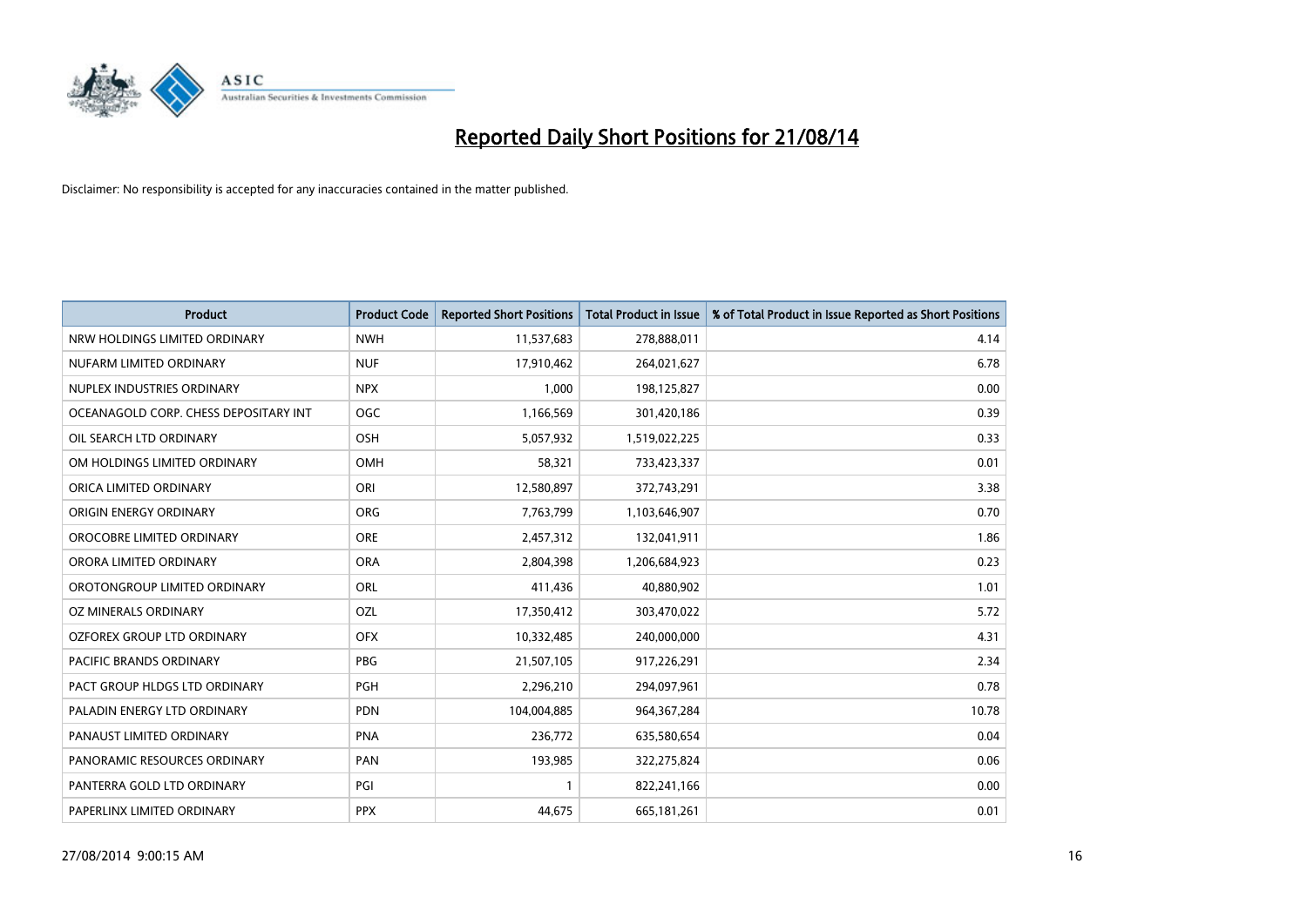

| <b>Product</b>                    | <b>Product Code</b> | <b>Reported Short Positions</b> | <b>Total Product in Issue</b> | % of Total Product in Issue Reported as Short Positions |
|-----------------------------------|---------------------|---------------------------------|-------------------------------|---------------------------------------------------------|
| PAPILLON RES LTD ORDINARY         | PIR                 | 6,334,571                       | 352,044,210                   | 1.80                                                    |
| PATTIES FOODS LTD ORDINARY        | <b>PFL</b>          | 6,991                           | 139,144,338                   | 0.01                                                    |
| PEET LIMITED ORDINARY             | <b>PPC</b>          | 75,582                          | 433,389,348                   | 0.02                                                    |
| PERPETUAL LIMITED ORDINARY        | <b>PPT</b>          | 1,062,241                       | 46,574,426                    | 2.28                                                    |
| PERSEUS MINING LTD ORDINARY       | PRU                 | 13,497,329                      | 526,656,401                   | 2.56                                                    |
| PHARMAXIS LTD ORDINARY            | <b>PXS</b>          | 81,796                          | 309,514,849                   | 0.03                                                    |
| PHOSPHAGENICS LTD. ORDINARY       | POH                 | 250,000                         | 1,210,965,957                 | 0.02                                                    |
| PLATINUM ASSET ORDINARY           | <b>PTM</b>          | 1,232,468                       | 580,336,142                   | 0.21                                                    |
| PLATINUM AUSTRALIA ORDINARY       | PLA                 | 836,027                         | 504,968,043                   | 0.17                                                    |
| PMP LIMITED ORDINARY              | <b>PMP</b>          | 27,581                          | 323,781,124                   | 0.01                                                    |
| PRANA BIOTECHNOLOGY ORDINARY      | PBT                 | 4,077,845                       | 488,936,960                   | 0.83                                                    |
| PREMIER INVESTMENTS ORDINARY      | <b>PMV</b>          | 242,381                         | 155,714,874                   | 0.16                                                    |
| PRIMA BIOMED LTD ORDINARY         | <b>PRR</b>          | 132,361                         | 1,228,709,341                 | 0.01                                                    |
| PRIMARY HEALTH CARE ORDINARY      | <b>PRY</b>          | 17,635,890                      | 505,659,944                   | 3.49                                                    |
| PRIME MEDIA GRP LTD ORDINARY      | <b>PRT</b>          | 1,622,308                       | 366,330,303                   | 0.44                                                    |
| PROGRAMMED ORDINARY               | <b>PRG</b>          | 202,350                         | 118,644,974                   | 0.17                                                    |
| <b>QANTAS AIRWAYS ORDINARY</b>    | QAN                 | 81,629,927                      | 2,196,330,250                 | 3.72                                                    |
| OBE INSURANCE GROUP ORDINARY      | <b>OBE</b>          | 19,519,336                      | 1,277,602,695                 | 1.53                                                    |
| <b>QUBE HOLDINGS LTD ORDINARY</b> | <b>QUB</b>          | 16,430,854                      | 1,051,172,929                 | 1.56                                                    |
| RAMELIUS RESOURCES ORDINARY       | <b>RMS</b>          | 734,071                         | 458,968,257                   | 0.16                                                    |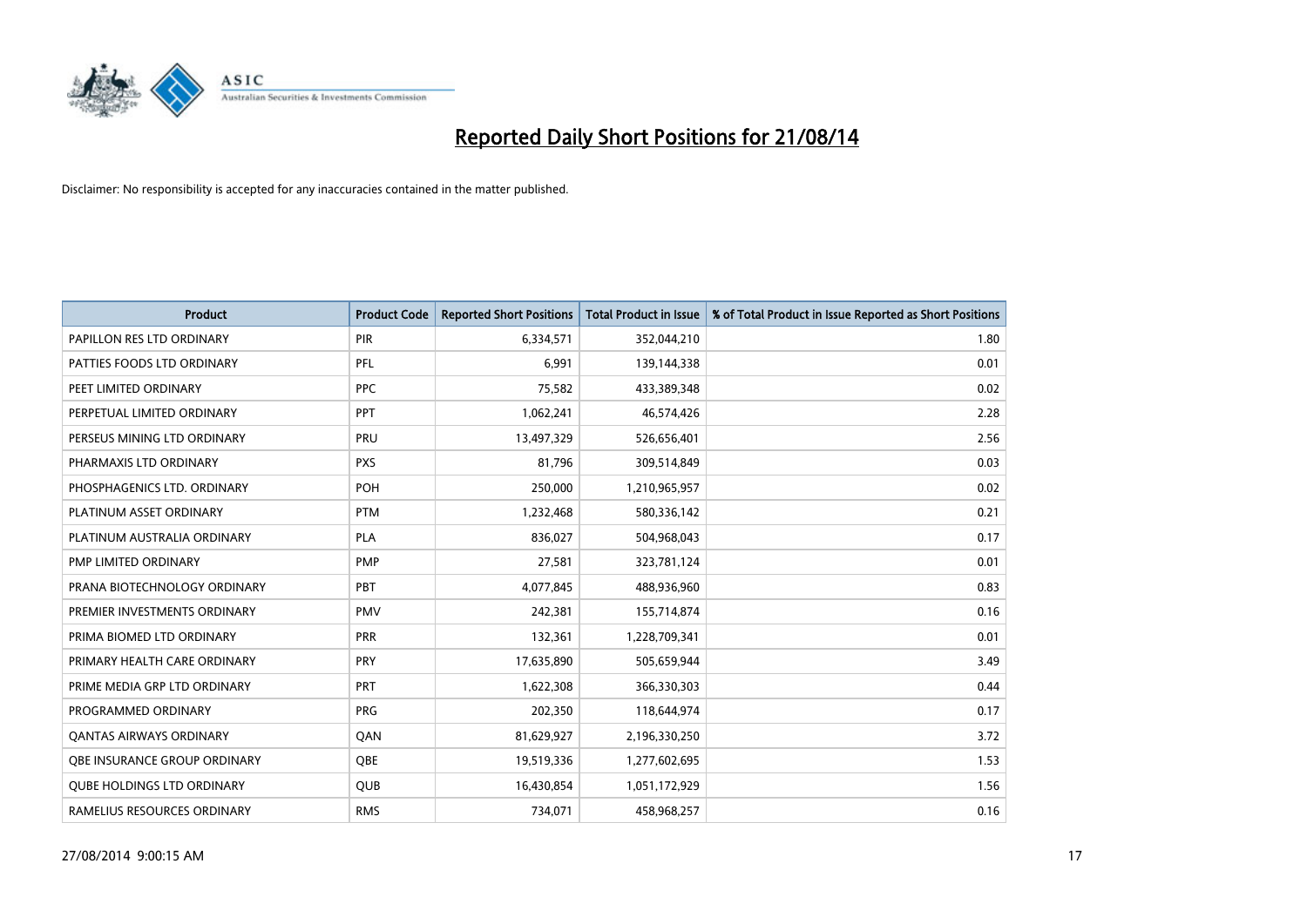

| <b>Product</b>                      | <b>Product Code</b> | <b>Reported Short Positions</b> | <b>Total Product in Issue</b> | % of Total Product in Issue Reported as Short Positions |
|-------------------------------------|---------------------|---------------------------------|-------------------------------|---------------------------------------------------------|
| RAMSAY HEALTH CARE ORDINARY         | <b>RHC</b>          | 1,475,866                       | 202,081,252                   | 0.73                                                    |
| <b>RCG CORPORATION LTD ORDINARY</b> | <b>RCG</b>          | 8,085                           | 263,808,625                   | 0.00                                                    |
| <b>RCR TOMLINSON ORDINARY</b>       | <b>RCR</b>          | 536,613                         | 136,989,238                   | 0.39                                                    |
| <b>REA GROUP ORDINARY</b>           | <b>REA</b>          | 1,532,001                       | 131,714,699                   | 1.16                                                    |
| RECALL HOLDINGS LTD ORDINARY        | <b>REC</b>          | 6,637,030                       | 312,903,583                   | 2.12                                                    |
| <b>RECKON LIMITED ORDINARY</b>      | <b>RKN</b>          | 1,268,597                       | 112,084,762                   | 1.13                                                    |
| <b>RED 5 LIMITED ORDINARY</b>       | <b>RED</b>          | 174,740                         | 759,451,008                   | 0.02                                                    |
| <b>RED FORK ENERGY ORDINARY</b>     | <b>RFE</b>          | 1,155,804                       | 501,051,719                   | 0.23                                                    |
| REDBANK ENERGY LTD ORDINARY         | <b>AEJ</b>          | 13                              | 786,287                       | 0.00                                                    |
| REED RESOURCES LTD ORDINARY         | <b>RDR</b>          | 2,000                           | 499,453,895                   | 0.00                                                    |
| REGIS RESOURCES ORDINARY            | <b>RRL</b>          | 42,015,235                      | 499,744,095                   | 8.41                                                    |
| RESMED INC CDI 10:1                 | <b>RMD</b>          | 39,337,396                      | 1,403,045,440                 | 2.80                                                    |
| RESOLUTE MINING ORDINARY            | <b>RSG</b>          | 5,533,700                       | 641,189,223                   | 0.86                                                    |
| RESOURCE GENERATION ORDINARY        | <b>RES</b>          | 1,220                           | 581,380,338                   | 0.00                                                    |
| RETAIL FOOD GROUP ORDINARY          | <b>RFG</b>          | 7,154,521                       | 144,878,508                   | 4.94                                                    |
| REX MINERALS LIMITED ORDINARY       | <b>RXM</b>          | 614,672                         | 220,519,784                   | 0.28                                                    |
| RIO TINTO LIMITED ORDINARY          | <b>RIO</b>          | 4,277,937                       | 435,758,720                   | 0.98                                                    |
| ROBUST RESOURCES ORDINARY           | <b>ROL</b>          | 1                               | 195,369,627                   | 0.00                                                    |
| ROC OIL COMPANY ORDINARY            | <b>ROC</b>          | 458,813                         | 687,618,400                   | 0.07                                                    |
| ROYAL WOLF HOLDINGS ORDINARY        | <b>RWH</b>          | 211,639                         | 100,387,052                   | 0.21                                                    |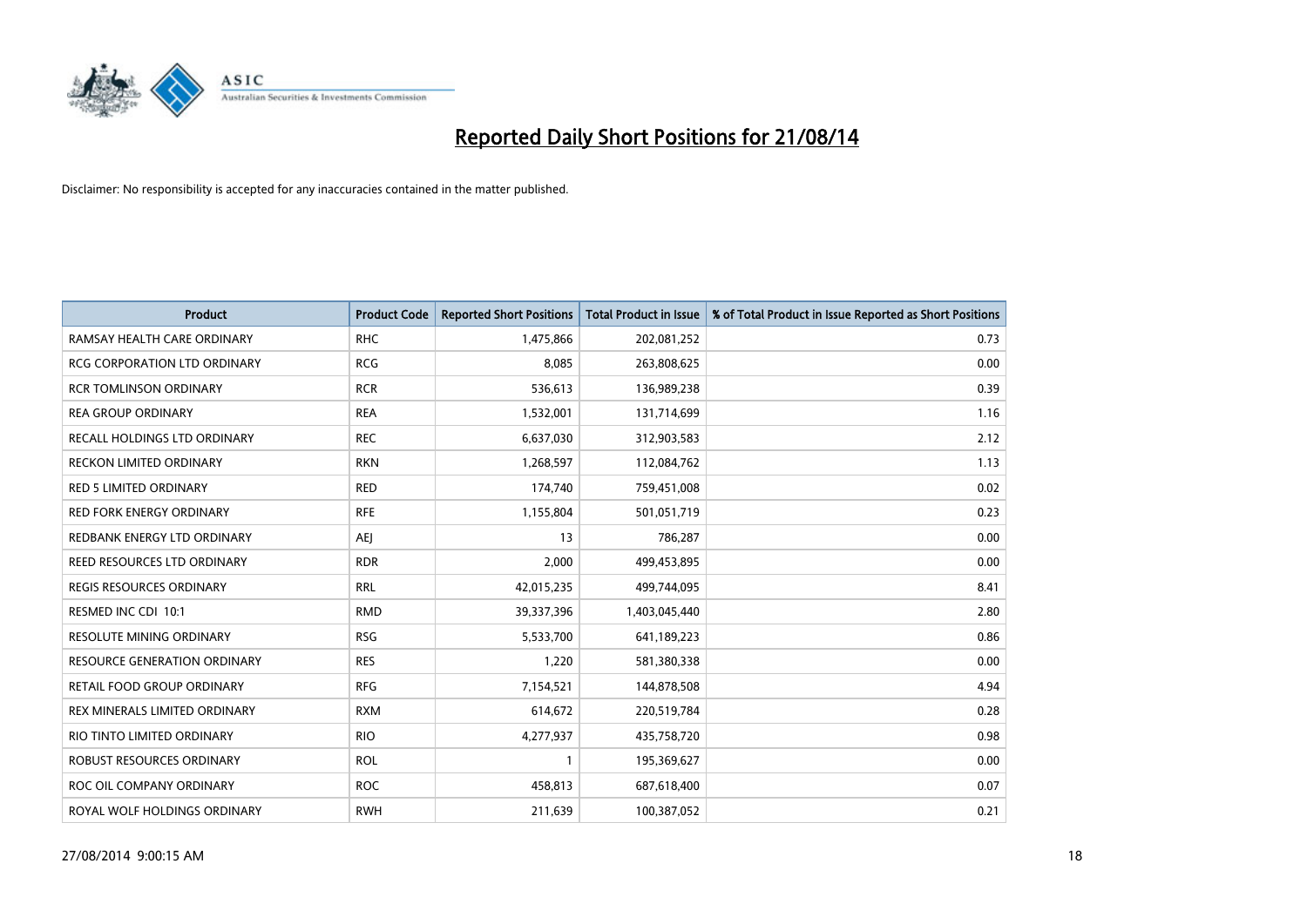

| <b>Product</b>                        | <b>Product Code</b> | <b>Reported Short Positions</b> | <b>Total Product in Issue</b> | % of Total Product in Issue Reported as Short Positions |
|---------------------------------------|---------------------|---------------------------------|-------------------------------|---------------------------------------------------------|
| RUBIK FINANCIAL LTD, ORDINARY         | <b>RFL</b>          | 38,403                          | 340,999,914                   | 0.01                                                    |
| RUNGEPINCOCKMINARCO ORDINARY          | <b>RUL</b>          | 35,000                          | 176,380,950                   | 0.02                                                    |
| RURALCO HOLDINGS ORDINARY             | <b>RHL</b>          | 3,658                           | 77,291,069                    | 0.00                                                    |
| SAI GLOBAL LIMITED ORDINARY           | SAI                 | 289,017                         | 210,918,332                   | 0.14                                                    |
| SALMAT LIMITED ORDINARY               | <b>SLM</b>          | 99,831                          | 159,812,799                   | 0.06                                                    |
| SAMSON OIL & GAS LTD ORDINARY         | SSN                 | 20,376,960                      | 2,837,756,933                 | 0.72                                                    |
| SANDFIRE RESOURCES ORDINARY           | <b>SFR</b>          | 2,046,313                       | 155,640,968                   | 1.31                                                    |
| <b>SANTOS LTD ORDINARY</b>            | <b>STO</b>          | 5,595,351                       | 976,663,403                   | 0.57                                                    |
| SARACEN MINERAL ORDINARY              | <b>SAR</b>          | 412,056                         | 792,784,738                   | 0.05                                                    |
| SCA PROPERTY GROUP STAPLED SECURITIES | SCP                 | 29,083,865                      | 648,628,320                   | 4.48                                                    |
| <b>SCENTRE GRP STAPLED</b>            | SCG                 | 19,293,103                      | 5,324,296,678                 | 0.36                                                    |
| SEDGMAN LIMITED ORDINARY              | <b>SDM</b>          | 1,593,668                       | 227,059,277                   | 0.70                                                    |
| SEEK LIMITED ORDINARY                 | <b>SEK</b>          | 12,695,946                      | 340,459,756                   | 3.73                                                    |
| SELECT HARVESTS ORDINARY              | <b>SHV</b>          | 552,420                         | 57,999,427                    | 0.95                                                    |
| SENEX ENERGY LIMITED ORDINARY         | <b>SXY</b>          | 9,451,741                       | 1,148,128,941                 | 0.82                                                    |
| SERVCORP LIMITED ORDINARY             | SRV                 | 3,147                           | 98,432,275                    | 0.00                                                    |
| SERVICE STREAM ORDINARY               | SSM                 | 30                              | 386,389,873                   | 0.00                                                    |
| SEVEN GROUP HOLDINGS ORDINARY         | <b>SVW</b>          | 103,656                         | 302,691,886                   | 0.03                                                    |
| SEVEN WEST MEDIA LTD ORDINARY         | <b>SWM</b>          | 4,719,240                       | 999,160,872                   | 0.47                                                    |
| SIGMA PHARMACEUTICAL ORDINARY         | <b>SIP</b>          | 17,377,790                      | 1,108,086,575                 | 1.57                                                    |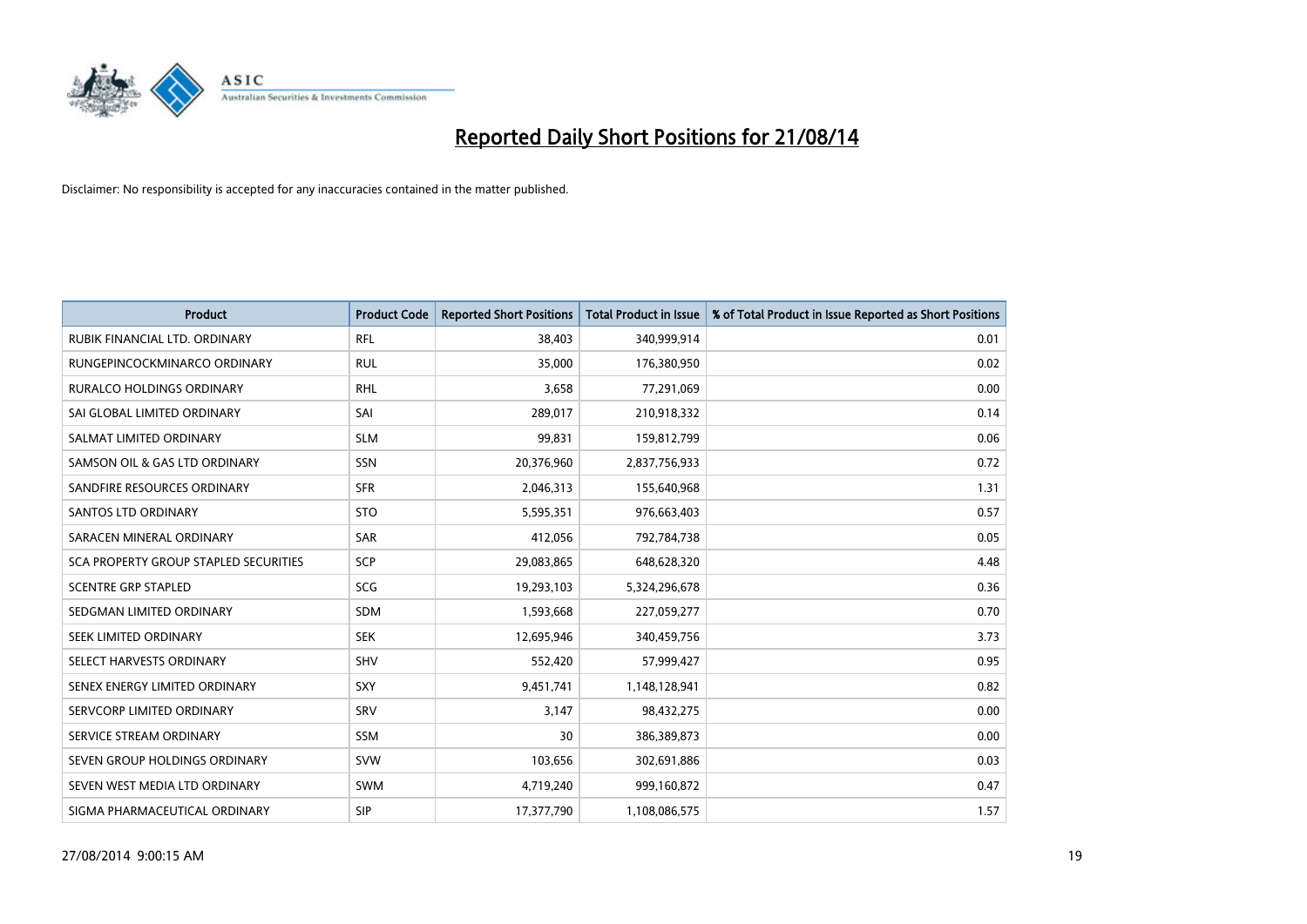

| <b>Product</b>                           | <b>Product Code</b> | <b>Reported Short Positions</b> | <b>Total Product in Issue</b> | % of Total Product in Issue Reported as Short Positions |
|------------------------------------------|---------------------|---------------------------------|-------------------------------|---------------------------------------------------------|
| SILEX SYSTEMS ORDINARY                   | <b>SLX</b>          | 6,157,479                       | 170,440,771                   | 3.61                                                    |
| SILVER CHEF LIMITED ORDINARY             | <b>SIV</b>          | 69,569                          | 29,469,492                    | 0.24                                                    |
| SILVER LAKE RESOURCE ORDINARY            | <b>SLR</b>          | 22,320,224                      | 503,233,971                   | 4.44                                                    |
| SIMAVITA LTD CDI 1:1                     | <b>SVA</b>          | 204,805                         | 73,366,351                    | 0.28                                                    |
| SIMS METAL MGMT LTD ORDINARY             | SGM                 | 10,632,274                      | 204,605,159                   | 5.20                                                    |
| SINGAPORE TELECOMM. CHESS DEPOSITARY INT | SGT                 | 7,590,526                       | 117,328,705                   | 6.47                                                    |
| SINO GAS ENERGY ORDINARY                 | <b>SEH</b>          | 6,602,687                       | 1,541,422,358                 | 0.43                                                    |
| SIRIUS RESOURCES NL ORDINARY             | <b>SIR</b>          | 9,643,440                       | 312,688,269                   | 3.08                                                    |
| SIRTEX MEDICAL ORDINARY                  | <b>SRX</b>          | 21,569                          | 56,494,365                    | 0.04                                                    |
| SKILLED GROUP LTD ORDINARY               | <b>SKE</b>          | 5,095,256                       | 235,254,496                   | 2.17                                                    |
| SKY NETWORK ORDINARY                     | <b>SKT</b>          | 162,289                         | 389,139,785                   | 0.04                                                    |
| SKYCITY ENT GRP LTD ORDINARY             | <b>SKC</b>          | 6,975,929                       | 582,088,094                   | 1.20                                                    |
| <b>SLATER &amp; GORDON ORDINARY</b>      | SGH                 | 3,108,996                       | 204,338,625                   | 1.52                                                    |
| SMS MANAGEMENT, ORDINARY                 | <b>SMX</b>          | 2,456,789                       | 69,394,537                    | 3.54                                                    |
| SONIC HEALTHCARE ORDINARY                | <b>SHL</b>          | 3,267,572                       | 400,811,556                   | 0.82                                                    |
| SOUL PATTINSON (W.H) ORDINARY            | SOL                 | 12,155                          | 239,395,320                   | 0.01                                                    |
| SP AUSNET STAPLED SECURITIES             | <b>SPN</b>          | 740,309                         | 3,425,244,162                 | 0.02                                                    |
| SPARK INFRASTRUCTURE STAPLED US PROHIBT. | SKI                 | 18,678,909                      | 1,466,360,128                 | 1.27                                                    |
| SPARK NEW ZEALAND ORDINARY               | <b>SPK</b>          | 8,612,626                       | 1,828,530,844                 | 0.47                                                    |
| SPDR 200 FUND ETF UNITS                  | <b>STW</b>          | 23,638                          | 46,146,865                    | 0.05                                                    |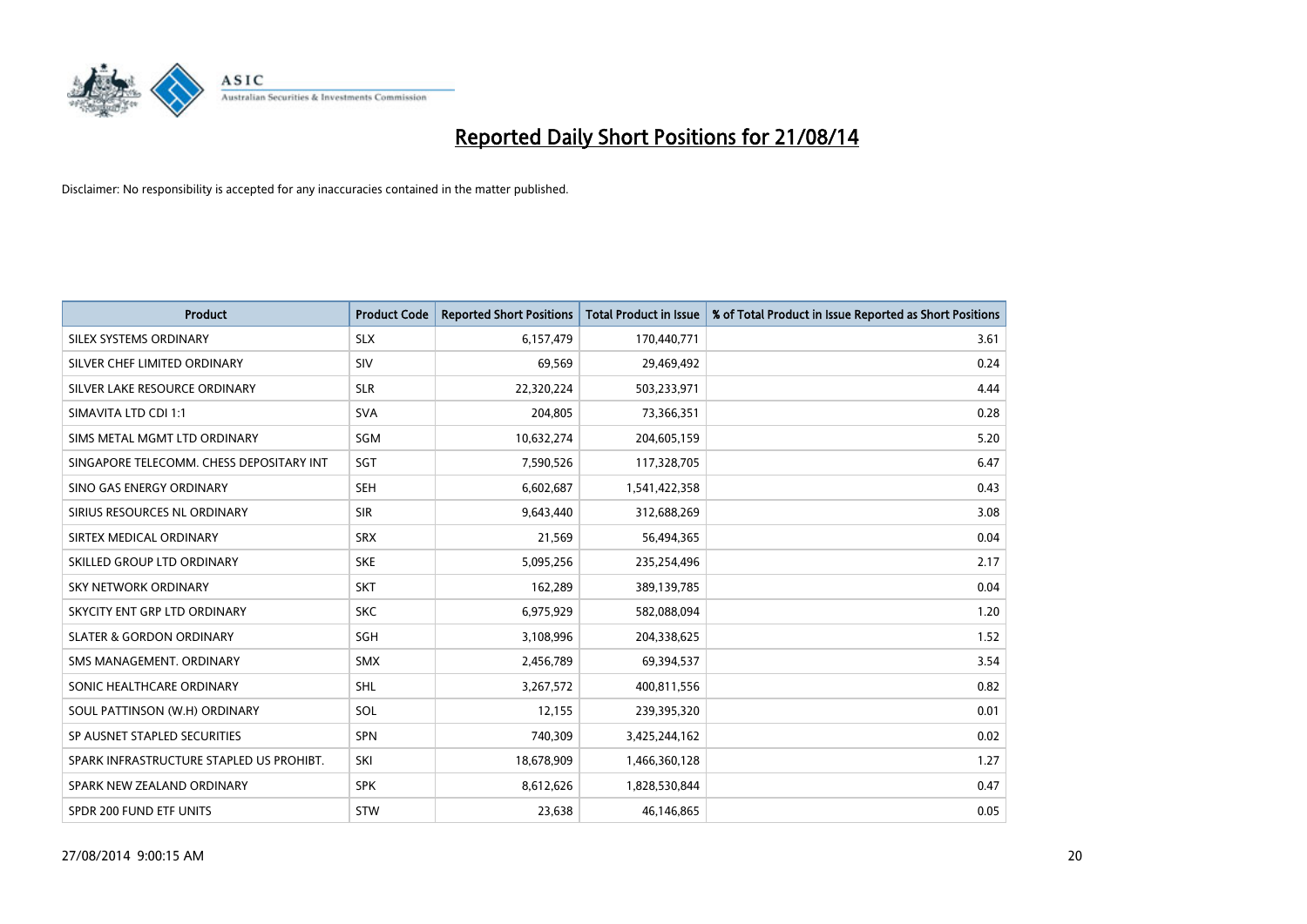

| <b>Product</b>                   | <b>Product Code</b> | <b>Reported Short Positions</b> | <b>Total Product in Issue</b> | % of Total Product in Issue Reported as Short Positions |
|----------------------------------|---------------------|---------------------------------|-------------------------------|---------------------------------------------------------|
| SPECIALTY FASHION ORDINARY       | <b>SFH</b>          | 1,355                           | 192,236,121                   | 0.00                                                    |
| SPOTLESS GRP HLD LTD ORDINARY    | <b>SPO</b>          | 18,491,644                      | 1,098,290,178                 | 1.68                                                    |
| ST BARBARA LIMITED ORDINARY      | <b>SBM</b>          | 13,152,398                      | 488,074,077                   | 2.69                                                    |
| STARPHARMA HOLDINGS ORDINARY     | <b>SPL</b>          | 14,456,547                      | 285,109,680                   | 5.07                                                    |
| STEADFAST GROUP LTD ORDINARY     | <b>SDF</b>          | 5,295,474                       | 501,638,307                   | 1.06                                                    |
| STH CRS ELECT ENGNR ORDINARY     | <b>SXE</b>          | 13,433                          | 161,523,130                   | 0.01                                                    |
| STHN CROSS MEDIA ORDINARY        | SXL                 | 30,608,368                      | 705,246,986                   | 4.34                                                    |
| STOCKLAND UNITS/ORD STAPLED      | SGP                 | 11,112,520                      | 2,326,978,560                 | 0.48                                                    |
| STRAITS RES LTD. ORDINARY        | <b>SRQ</b>          | 28,747                          | 1,217,730,293                 | 0.00                                                    |
| STRIKE ENERGY LTD ORDINARY       | <b>STX</b>          | 4,000                           | 833,330,946                   | 0.00                                                    |
| STW COMMUNICATIONS ORDINARY      | SGN                 | 1,970,328                       | 403,828,512                   | 0.49                                                    |
| SUNCORP GROUP LTD ORDINARY       | <b>SUN</b>          | 13,718,096                      | 1,286,600,980                 | 1.07                                                    |
| SUNDANCE ENERGY ORDINARY         | <b>SEA</b>          | 3,381,663                       | 548,714,663                   | 0.62                                                    |
| SUNDANCE RESOURCES ORDINARY      | SDL                 | 79,912,386                      | 3,082,028,456                 | 2.59                                                    |
| SUNLAND GROUP LTD ORDINARY       | <b>SDG</b>          | 51,020                          | 181,710,087                   | 0.03                                                    |
| SUPER RET REP LTD ORDINARY       | SUL                 | 5,823,231                       | 196,731,620                   | 2.96                                                    |
| SYD AIRPORT STAPLED US PROHIBIT. | <b>SYD</b>          | 21,835,684                      | 2,216,216,041                 | 0.99                                                    |
| SYRAH RESOURCES ORDINARY         | <b>SYR</b>          | 4,168,830                       | 163,470,076                   | 2.55                                                    |
| TABCORP HOLDINGS LTD ORDINARY    | <b>TAH</b>          | 16,430,969                      | 762,954,019                   | 2.15                                                    |
| TAP OIL LIMITED ORDINARY         | <b>TAP</b>          | 8,184                           | 243,150,627                   | 0.00                                                    |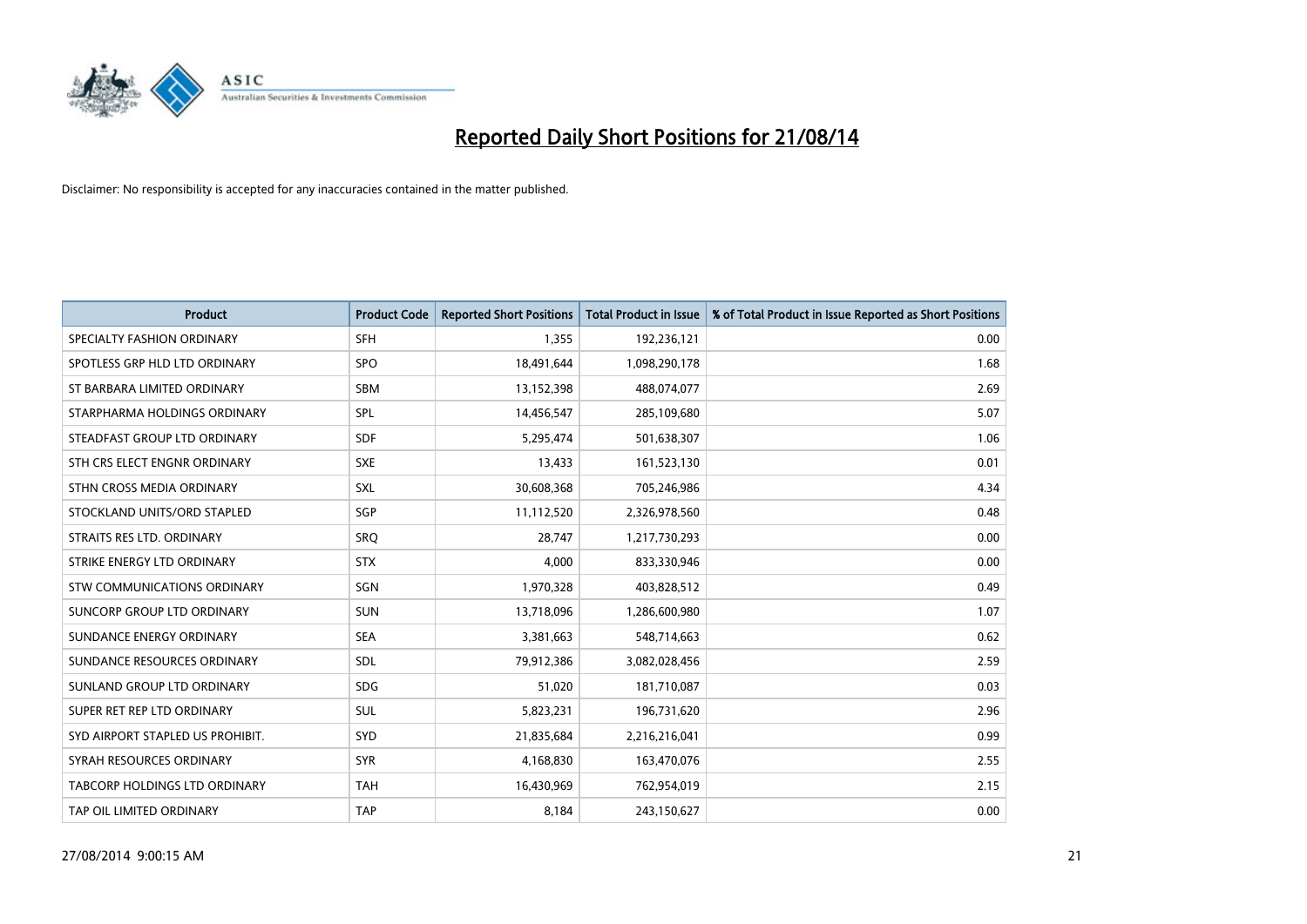

| <b>Product</b>                       | <b>Product Code</b> | <b>Reported Short Positions</b> | <b>Total Product in Issue</b> | % of Total Product in Issue Reported as Short Positions |
|--------------------------------------|---------------------|---------------------------------|-------------------------------|---------------------------------------------------------|
| TASSAL GROUP LIMITED ORDINARY        | <b>TGR</b>          | 206,688                         | 146,507,029                   | 0.14                                                    |
| TATTS GROUP LTD ORDINARY             | <b>TTS</b>          | 19,608,183                      | 1,434,545,797                 | 1.37                                                    |
| <b>TECHNOLOGY ONE ORDINARY</b>       | <b>TNE</b>          | 102,149                         | 308,796,455                   | 0.03                                                    |
| TELECOM CORPORATION ORDINARY         | <b>TEL</b>          | 195,212                         | 1,828,530,844                 | 0.01                                                    |
| TELSTRA CORPORATION, ORDINARY        | <b>TLS</b>          | 60,512,774                      | 12,443,074,357                | 0.49                                                    |
| TEN NETWORK HOLDINGS ORDINARY        | <b>TEN</b>          | 142,564,953                     | 2,630,984,596                 | 5.42                                                    |
| TERANGA GOLD CORP CDI 1:1            | <b>TGZ</b>          | 71,374                          | 79,354,621                    | 0.09                                                    |
| TFS CORPORATION LTD ORDINARY         | <b>TFC</b>          | 1,660,766                       | 324,157,408                   | 0.51                                                    |
| THE PAS GROUP LTD ORDINARY           | <b>PGR</b>          | 609,390                         | 136,690,860                   | 0.45                                                    |
| THE REJECT SHOP ORDINARY             | <b>TRS</b>          | 3,110,355                       | 28,844,648                    | 10.78                                                   |
| THORN GROUP LIMITED ORDINARY         | <b>TGA</b>          | 176                             | 150,634,985                   | 0.00                                                    |
| THUNDELARRA LTD ORDINARY             | <b>THX</b>          | 70,000                          | 318,573,717                   | 0.02                                                    |
| TIGER RESOURCES ORDINARY             | <b>TGS</b>          | 3,274,726                       | 898,784,227                   | 0.36                                                    |
| TOLL HOLDINGS LTD ORDINARY           | <b>TOL</b>          | 28,211,616                      | 717,133,875                   | 3.93                                                    |
| TOX FREE SOLUTIONS ORDINARY          | <b>TOX</b>          | 3,475,004                       | 133,752,359                   | 2.60                                                    |
| TPG TELECOM LIMITED ORDINARY         | <b>TPM</b>          | 11,849,351                      | 793,808,141                   | 1.49                                                    |
| TRADE ME GROUP ORDINARY              | <b>TME</b>          | 4,016,833                       | 396,584,956                   | 1.01                                                    |
| TRANSFIELD SERVICES ORDINARY         | <b>TSE</b>          | 24,426,049                      | 512,457,716                   | 4.77                                                    |
| TRANSPACIFIC INDUST, ORDINARY        | <b>TPI</b>          | 6,934,596                       | 1,579,648,778                 | 0.44                                                    |
| TRANSURBAN GROUP TRIPLE STAPLED SEC. | <b>TCL</b>          | 16,430,930                      | 1,905,959,897                 | 0.86                                                    |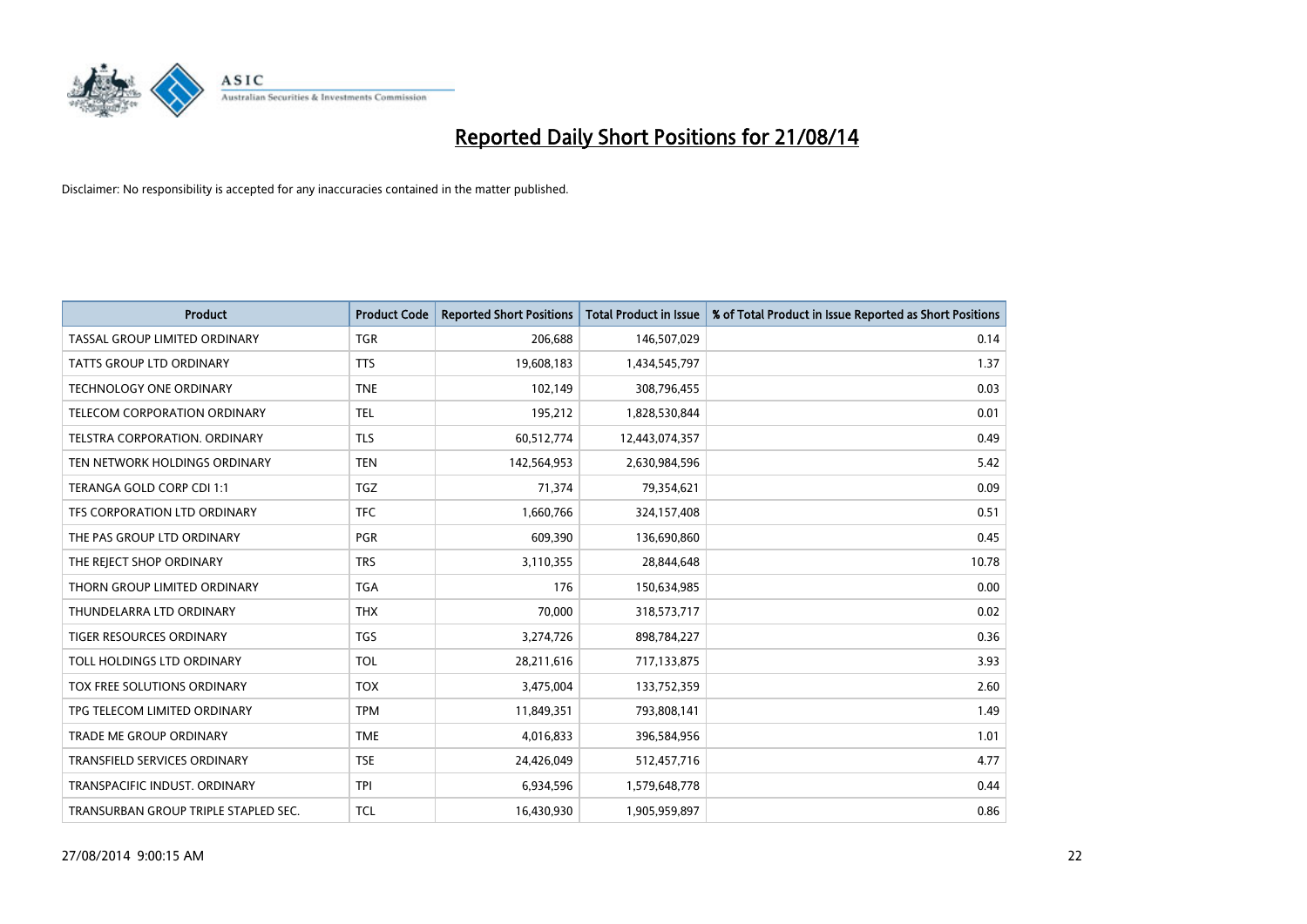

| <b>Product</b>                      | <b>Product Code</b> | <b>Reported Short Positions</b> | <b>Total Product in Issue</b> | % of Total Product in Issue Reported as Short Positions |
|-------------------------------------|---------------------|---------------------------------|-------------------------------|---------------------------------------------------------|
| <b>TREASURY GROUP ORDINARY</b>      | <b>TRG</b>          | 31,831                          | 23,697,498                    | 0.13                                                    |
| TREASURY WINE ESTATE ORDINARY       | <b>TWE</b>          | 8,965,286                       | 649,427,560                   | 1.38                                                    |
| TRITON MIN LTD ORDINARY             | <b>TON</b>          | 7,262                           | 299,304,477                   | 0.00                                                    |
| TROY RESOURCES LTD ORDINARY         | <b>TRY</b>          | 2,319,244                       | 195,096,457                   | 1.19                                                    |
| <b>TZ LIMITED ORDINARY</b>          | <b>TZL</b>          | 5,451,639                       | 384,874,293                   | 1.42                                                    |
| <b>UGL LIMITED ORDINARY</b>         | UGL                 | 12,909,433                      | 166,511,240                   | 7.75                                                    |
| UNILIFE CORPORATION CDI 6:1         | <b>UNS</b>          | 106,162                         | 268,559,046                   | 0.04                                                    |
| UXC LIMITED ORDINARY                | <b>UXC</b>          | 3,640,813                       | 322,477,434                   | 1.13                                                    |
| <b>VEDA GROUP LTD ORDINARY</b>      | <b>VED</b>          | 17,860,447                      | 842,055,406                   | 2.12                                                    |
| VILLA WORLD LTD, ORDINARY           | <b>VLW</b>          | 93,299                          | 93,663,800                    | 0.10                                                    |
| VILLAGE ROADSHOW LTD ORDINARY       | <b>VRL</b>          | 751,742                         | 159,504,142                   | 0.47                                                    |
| <b>VIRGIN AUS HLDG LTD ORDINARY</b> | VAH                 | 57,872,884                      | 3,514,825,734                 | 1.65                                                    |
| <b>VIRTUS HEALTH LTD ORDINARY</b>   | <b>VRT</b>          | 4,663,375                       | 79,722,678                    | 5.85                                                    |
| VISION EYE INSTITUTE ORDINARY       | <b>VEI</b>          | 54,839                          | 161,562,757                   | 0.03                                                    |
| <b>VOCATION LTD ORDINARY</b>        | <b>VET</b>          | 12,047,880                      | 202,899,894                   | 5.94                                                    |
| <b>VOCUS COMMS LTD ORDINARY</b>     | VOC                 | 232,152                         | 94,609,834                    | 0.25                                                    |
| WARRNAMBOOL CHEESE ORDINARY         | <b>WCB</b>          | 19                              | 56,098,797                    | 0.00                                                    |
| WATPAC LIMITED ORDINARY             | <b>WTP</b>          | 2,516                           | 186,489,922                   | 0.00                                                    |
| WEBJET LIMITED ORDINARY             | <b>WEB</b>          | 1,541,926                       | 79,397,959                    | 1.94                                                    |
| WESFARMERS LIMITED ORDINARY         | <b>WES</b>          | 7,279,945                       | 1,143,274,951                 | 0.64                                                    |